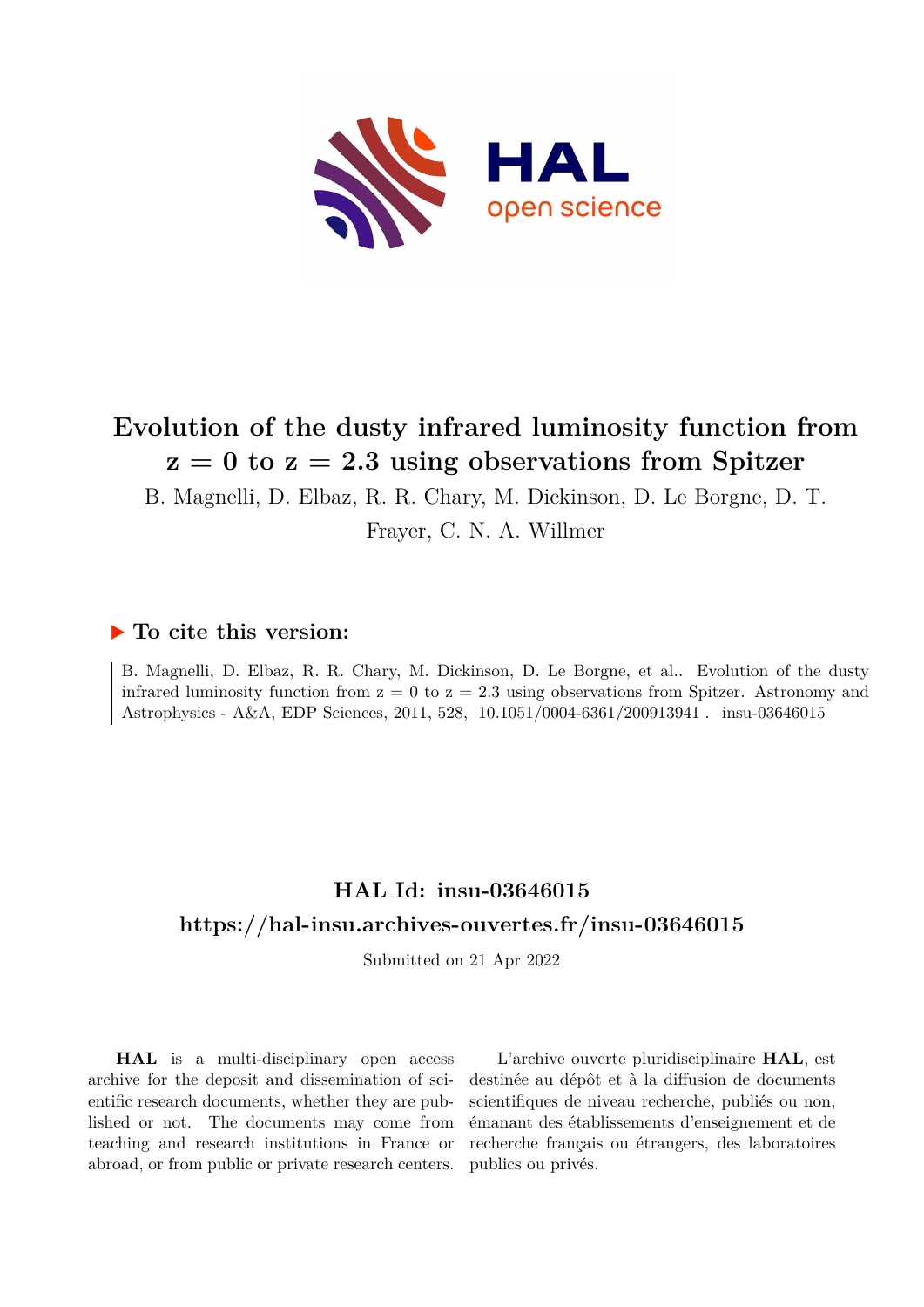# Evolution of the dusty infrared luminosity function from  $z = 0$ to *z* = 2.3 using observations from Spitzer\*,\*\*

B. Magnelli<sup>1,2</sup>, D. Elbaz<sup>1</sup>, R. R. Chary<sup>3</sup>, M. Dickinson<sup>4</sup>, D. Le Borgne<sup>5,6</sup>, D. T. Frayer<sup>7</sup>, and C. N. A. Willmer<sup>8</sup>

- <sup>1</sup> Laboratoire AIM, CEA/DSM-CNRS-Université Paris Diderot, IRFU/Service d'Astrophysique, Bât. 709, CEA-Saclay, 91191 Gif-sur-Yvette Cedex, France e-mail: Magnelli@mpe.mpg.de
- <sup>2</sup> Max Planck Institut für extraterrestrische Physik, Postfach 1312, 85741 Garching, Germany
- <sup>3</sup> Spitzer Science Center, California Institute of Technology, Pasadena, CA 91125, USA
- National Optical Astronomy Observatory, Tucson, AZ 85719, USA
- <sup>5</sup> UPMC Univ Paris 06, UMR7095, Institut d'Astrophysique de Paris, 75014 Paris, France<br>6 CNDS, UMR7005, Institut d'Astrophysique de Paris, 75014 Paris, France
- <sup>6</sup> CNRS, UMR7095, Institut d'Astrophysique de Paris, 75014 Paris, France
- <sup>7</sup> National Radio Astronomy Observatory, PO Box 2, Green Bank, WV 24944, USA
- <sup>8</sup> Steward Observatory, University of Arizona, 933 North Cherry Avenue, Tucson, AZ 85721, USA

Received 22 December 2009 / Accepted 11 January 2011

## **ABSTRACT**

Aims. We derive the evolution of the infrared luminosity function (LF) over the last 4/5ths of cosmic time using deep 24 and 70  $\mu$ m imaging of the GOODS North and South fields.

Methods. We use an extraction technique based on prior source positions at shorter wavelengths to build the 24 and 70  $\mu$ m source catalogs. The majority (93%) of the sources have a spectroscopic (39%) or a photometric redshift (54%) and, in our redshift range of interest (i.e., 1.<sup>3</sup> < *<sup>z</sup>* < <sup>2</sup>.3) <sup>∼</sup>20% of the sources have a spectroscopic redshift. To extend our study to lower 70 μm luminosities we perform a stacking analysis and we characterize the observed  $L_{24/(1+z)}$  vs.  $L_{70/(1+z)}$  correlation. Using spectral energy distribution (SED) templates which best fit this correlation, we derive the infrared luminosity of individual sources from their 24 and 70  $\mu$ m luminosities. We then compute the infrared LF at  $z \sim 1.55 \pm 0.25$  and  $z \sim 2.05 \pm 0.25$ .<br>Results. We observe the break in the infrared LF up to  $z \sim 2.3$ . The redshift evolution of the infrared LF from  $z = 1.3$  to  $z = 2.$ 

**Results.** We observe the break in the infrared LF up to  $z \sim 2.3$ . The redshift evolution of the infrared LF from  $z = 1.3$  to  $z = 2.3$  is consistent with a luminosity evolution proportional to  $(1 + z)^{1.0 \pm 0.9}$  combined At  $z \sim 2$ , luminous infrared galaxies (LIRGs:  $10^{11}L_{\odot} < L_{\rm IR} < 10^{12} L_{\odot}$ ) are still the main contributors to the total comoving infrared luminosity density of the Universe. At *<sup>z</sup>* <sup>∼</sup> 2, LIRGs and ultra-luminous infrared galaxies (ULIRGs: 1012*L* <sup>&</sup>lt; *<sup>L</sup>*IR) account for <sup>∼</sup>49% and <sup>∼</sup>17% respectively of the total comoving infrared luminosity density of the Universe. Combined with previous results using the same strategy for galaxies at  $z < 1.3$  and assuming a constant conversion between the infrared luminosity and star-formation rate (SFR) of a galaxy, we study the evolution of the SFR density of the Universe from  $z = 0$  to  $z = 2.3$ . We find that the SFR density of the Universe strongly increased with redshift from  $z = 0$  to  $z = 1.3$ , but is nearly constant at higher redshift out to  $z = 2.3$ . As part of the online material accompanying this article, we present source catalogs at 24  $\mu$ m and 70  $\mu$ m for both the GOODS-North and -South fields.

**Key words.** Galaxy: evolution – infrared: galaxies – galaxies: starburst – cosmology: observations

#### **1. Introduction**

The important contribution of infrared luminous galaxies (Luminous InfraRed Galaxies, LIRGs:  $10^{11} L_{\odot} < L_{IR} < 10^{12} L_{\odot}$ ; Ultra-Luminous InfraRed Galaxies, ULIRGs  $10^{12}$   $L_{\odot}$  <  $L_{\rm IR}$ ) in the evolution of the star-formation rate (SFR) history of the Universe is now well established up to *<sup>z</sup>* <sup>∼</sup> 1 (Chary & Elbaz 2001; Franceschini et al. 2001; Xu et al. 2001; Elbaz et al. 2002; Metcalfe et al. 2003; Lagache et al. 2004; Le Floc'h et al. 2005; Magnelli et al. 2009). Their contribution to the SFR density of the Universe increases with redshift up to  $z \sim 1$  where the bulk of the SFR density occurs in LIRGs. Study of this evolution was made possible through the use of large and accurate spectroscopic and/or photometric redshift catalogs as well as deep 24 and 70 μm surveys obtained by *Spitzer*.

At  $z > 1.3$ , the SFR history of the Universe has been derived by several studies (Pérez-González et al. 2005; Caputi et al.  $2007$ ) using deep 24  $\mu$ m imaging and infrared bolometric correction estimated from local spectral energy distribution (SED) libraries (Chary & Elbaz 2001; Lagache et al. 2003; Dale & Helou 2002). All of these studies concluded that the relative contribution of ULIRGs to the SFR density of the Universe increases with redshift, and may even be the dominant component at  $z \sim 2$ . However, these conclusions still need to be confirmed since there are large uncertainties at high-redshift in transforming observed  $24 \mu m$  flux densities to far-infrared luminosities (Papovich et al. 2007; Daddi et al. 2007a). To study the high-redshift evolution of the SFR density, one has to combine deep mid- and far-infrared observations in order to infer robust bolometric corrections and

<sup>\*</sup> Appendices are only available in electronic form at <http://www.aanda.org>

<sup>\*\*</sup> Full Tables B1-B4 are only available in electronic form at CDS via anonymous ftp to cdsarc.u-strasbg.fr (130.79.128.5) or via <http://cdsarc.u-strasbg.fr/viz-bin/qcat?J/A+A/528/A35>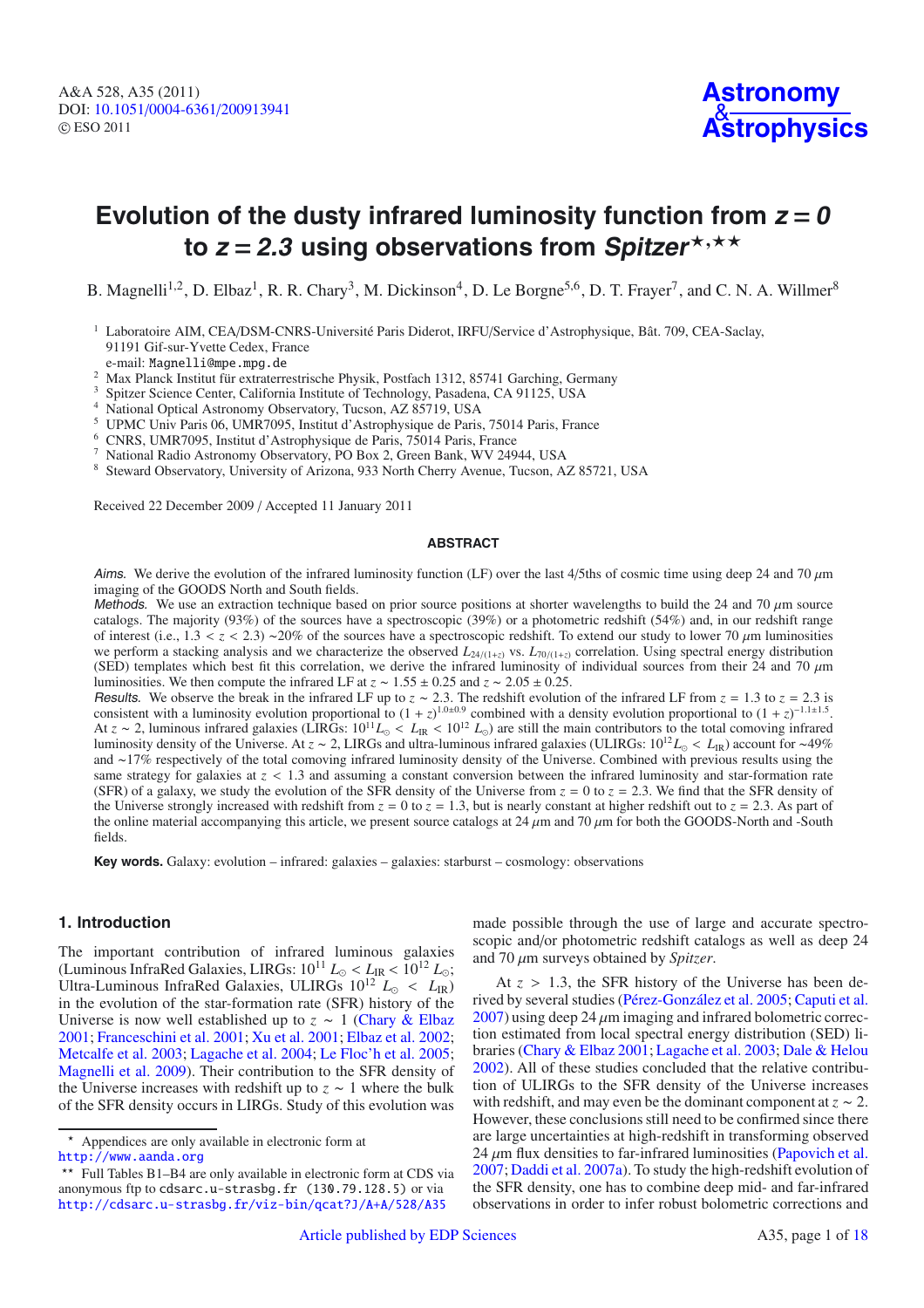to clearly constrain the location of the break of the infrared luminosity function (LF).

At  $z \sim 2$ , the observed 70  $\mu$ m emission corresponds approximately to the rest-frame 24  $\mu$ m luminosity, which was proven to be a good SFR estimator in the local Universe (Calzetti et al. 2007). The reliability of this SFR estimator seems to hold at high-redshift since the SFR of *<sup>z</sup>* <sup>∼</sup> 2 galaxies estimated from their observed 70  $\mu$ m flux densities and their radio emissions are in good agreement (Daddi et al. 2007b). Thus, to get robust estimates of the SFR of distant galaxies, we decided to use deep <sup>70</sup> μm observations obtained by *Spitzer*.

The main difficulty of using 70  $\mu$ m observations to study star-formation at  $z \sim 2$  resides in the limited depth of the existing *Spitzer* data, even from the very deepest observations such as those in the Great Observatories Origins Deep Survey (GOODS). In this study, we overcome this limitation by using a stacking analysis. As shown in Papovich et al. (2007) this analysis allows characterization of the 24 vs. 70  $\mu$ m correlation and thus constrains the bolometric corrections to be applied to the 24  $\mu$ m flux densities. Using deep 24 and 70  $\mu$ m images of the GOODS-North and South fields we find that the 24 vs. 70  $\mu$ m correlation observed at high redshift is significantly different from predictions by standard SED libraries. This deviation can be interpreted as a possible signature of an obscured active galactic nuclei (AGN) (Daddi et al. 2007a) or simply as a SED evolution characterized by stronger polycyclic aromatic hydrocarbon (PAH) emission (Papovich et al. 2007). Both interpretations are discussed and two different bolometric corrections are inferred. Based on these bolometric corrections we derive the infrared LF in two redshift bins (i.e.,  $1.3 < z < 1.8$  and  $1.8 < z < 2.3$ ). For the first time these infrared LFs take into account the evolution of SED observed in high-redshift galaxies. By comparison, extrapolation from the observed 24  $\mu$ m emission alone results in significant overestimates in their infrared luminosity (Papovich et al. 2007; Daddi et al. 2007a) while extrapolations from the observed 850  $\mu$ m emission constrains only the most luminous ULIRGs.

Throughout this paper we will use a cosmology with  $H_0 =$ 70 km s<sup>-1</sup> Mpc<sup>-1</sup>,  $\Omega_{\Lambda} = 0.7$  and  $\Omega_{\text{M}} = 0.3$ .

# **2. Data**

#### 2.1. Infrared imaging

The 24  $\mu$ m imaging of the GOODS-N ( $12^h36^m$ , +62°14') and GOODS-S  $(3^h32^m -27°48')$  fields were obtained as part of the GOODS-S  $(3^h32^m, -27°48')$  fields were obtained as part of the GOODS I egacy program (PI: Dickinson). The 70 *u*m data in GOODS Legacy program (PI: Dickinson). The 70  $\mu$ m data in both GOODS fields were obtained by *Spitzer* GO programs GO-3325 and GO-20147 (PI: Frayer). In the north they cover a region of roughly  $10' \times 16'$ , while in the south they cover a somewhat smaller fraction of the GOODS 24  $\mu$ m area, roughly 10'  $\times$  10'.<br>The Fraver data have been combined with additional 70  $\mu$ m The Frayer data have been combined with additional 70  $\mu$ m observations covering a wider area from the Far-Infrared Deep Extragalactic Legacy (FIDEL) program (PI: Dickinson), as well as shallower data from *Spitzer* guaranteed time observer (GTO) programs (PI: Rieke). While our catalog is complete to the observational limits, here we restrict our analysis to the deepest regions at 70  $\mu$ m covered by the Frayer+FIDEL+GTO data, covering areas of 194 arcmin<sup>2</sup> and 89 arcmin<sup>2</sup> in GOODS-N and -S, respectively.

At the resolution of *Spitzer* at 24 and 70 μm, all sources in our fields are point sources (i.e. *FWHM* ~ 5.9" and 18" at 24  $\mu$ m and 70  $\mu$ m respectively). Flux densities at these wavelengths are hence estimated using a PSF fitting technique based on the knowledge of the expected positions of the sources (Magnelli et al. 2009). For the 24  $\mu$ m data, we use the position of the IRAC 3.6  $\mu$ m sources as priors. This choice is motivated by the fact that the IRAC 3.6  $\mu$ m data are 30 times deeper than our current 24  $\mu$ m observations and that the typical  $S_{24\mu m}/S_{3.6\mu m}$  ratio spans the range  $[2-20]$  (Chary et al. 2004). Hence we can assume that all 24  $\mu$ m sources have an IRAC 3.6  $\mu$ m counterpart. For the  $70 \mu m$  data we use as prior the IRAC positions of our flux limited sample of 24  $\mu$ m sources. At this wavelength our choice is straightforward since the typical  $S_{70 \mu m}/S_{24 \mu m}$  ratio spans the range [2-100] (Papovich et al. 2007) and the 24  $\mu$ m observations are about 100 times deeper than our current 70  $\mu$ m observations. These assumptions are tested by visual inspection of residual images which would reveal any 24  $\mu$ m or 70  $\mu$ m sources missed due to the lack of priors. We find no such sources.

For GOODS-N, we use the IRAC catalog generated from the publicly available GOODS Legacy data (19437 objects detected at 3.6  $\mu$ m with a 50% completeness limit of 0.5  $\mu$ Jy). The GOODS-S IRAC data have been incorporated into the SIMPLE IRAC Legacy Survey observations covering the wider Extended Chandra Deep Field South, also observed with MIPS as part of the FIDEL Legacy program. We use the SIMPLE IRAC catalogs (Damen et al. 2011, 61233 objects detected at 3.6  $\mu$ m with a 50% completeness limit of 1.5  $\mu$ Jy) as priors for the MIPS source extraction over the whole FIDEL area, although here we concentrate only on the deep  $10' \times 10'$  GOODS-S region.

Using Monte carlo simulations we are able to estimate the quality of our 24 and 70  $\mu$ m catalogs (see Magnelli et al. 2009). We find that, in both fields, the 24 and 70 μm observations reach an 80% completeness limit of 30 μJy and 2.5 mJy respectively. In the GOODS-N and S fields we detect 2151 and 870 sources respectively with  $S_{24} > 30 \mu Jy$ , and 119 and 44 sources with  $S_{70} > 2.5$  mJy. Tables B.1–B.4 of the *online material* give excerpt of the complete GOODS-N/S 24  $\mu$ m and 70  $\mu$ m catalogs that are now available at CDS. These catalogs extend below the 80% completeness limit, and covers the full area (approximately  $10' \times 16'$  of the GOODS-S region, not only the smaller  $10' \times 10'$  region with the deepest 70  $\mu$ m imaging that is used for the analysis in this paper.

Since calibration factors taken to generate the final 24 and  $70 \mu$ m mosaics are derived from stars, color corrections (at most <sup>∼</sup>10%) have to be apply to all our fluxes. These color corrections being highly dependent on the redshift and the intrinsic SED of the sources, we decided to introduce these color corrections directly in the *k*-correction used to estimate the LF since both quantities are taken into account in this computation.

#### 2.2. Redshifts

In this study we use spectroscopic redshifts coming from a combination of various studies (Cohen et al. 2000; Wirth et al. 2004; Cowie et al. 2004; Le Fèvre et al. 2004; Mignoli et al. 2005; Vanzella et al. 2006; Reddy et al. 2006; Barger et al. 2008; Cimatti et al. 2008; Kurk et al. in prep. for GMASS redshifts and finally Stern et al. in prep.). Photometric redshifts are computed using Z-PEG (Le Borgne & Rocca-Volmerange 2002) and all optical and near infrared data currently publicly available. In GOODS-N, optical observations in the *BVIz* passbands were obtained with the *Advanced Camera for Surveys* (ACS) onboard the *Hubble Space telescope* (HST) as part of the GOODS ACS Treasury program (Giavalisco and the GOODS Team, in prep.) while near infrared observations in the *JK* passbands were taken from the KPNO 4m FLAMINGOS catalog. In GOODS-S optical and near infrared observations were taken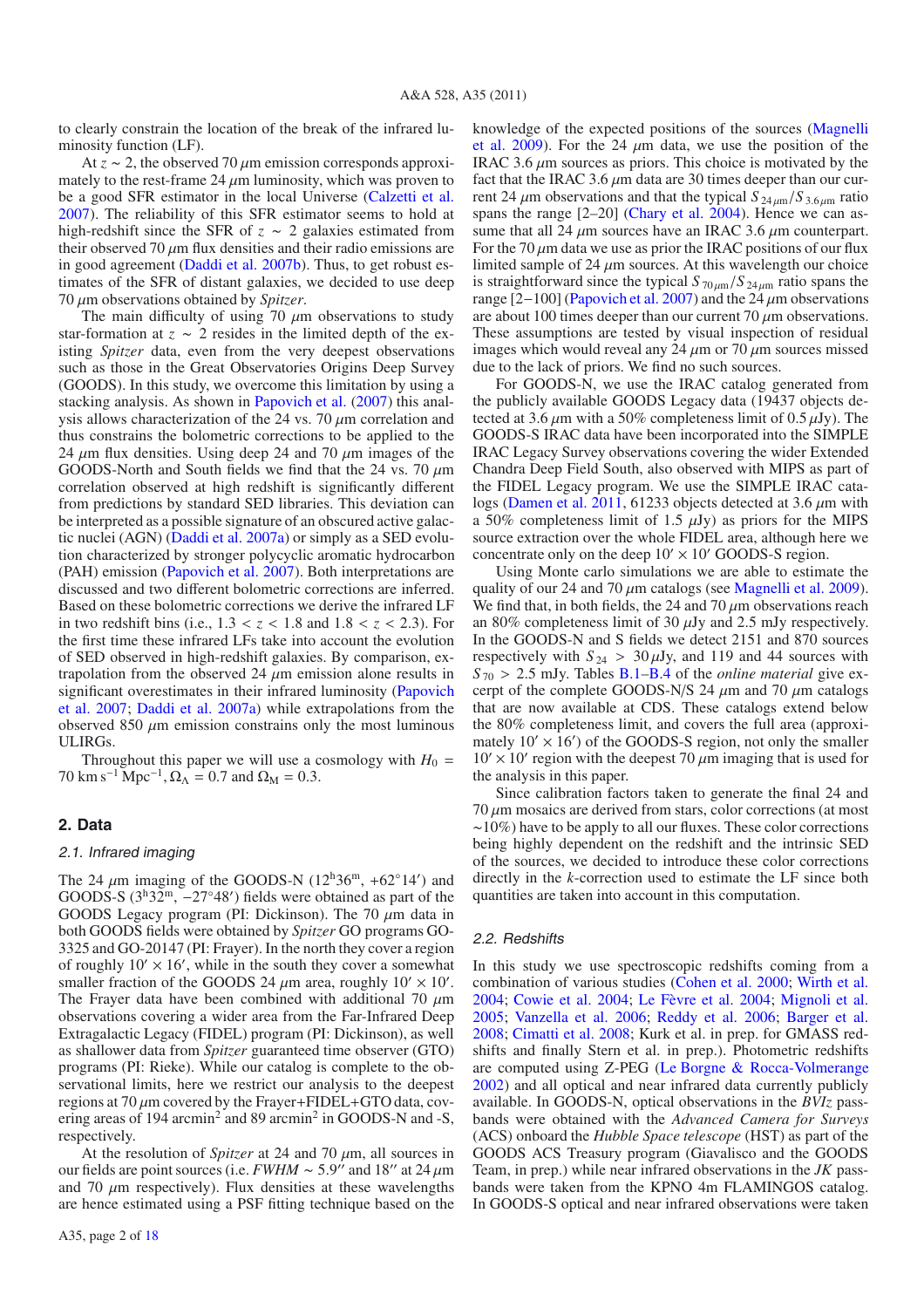

**[Fig. 1.](http://dexter.edpsciences.org/applet.php?DOI=10.1051/0004-6361/200913941&pdf_id=1)** (*Left*) Comparison between the photometric and spectroscopic redshifts of our 24 μm-selected catalog. This comparison is made using 1670 galaxies which have both kinds of redshifts. Dashed lines represent the relative errors found in the redshift range of our study (i.e.,  $\sigma_{\Delta z/(1+z)} =$ 0.14 for 1.3  $\lt z \lt 2.3$ ). (*Right*) Uncertainty in determining  $L_{\text{IR}}$  from 24  $\mu$ m fluxes densities and the Chary & Elbaz (2001) library due to error in photometric redshift estimates (*black histogram*). The dashed line is a Gaussian fit to this uncertainty distribution with  $\sigma = 0.15$ . Note that the uncertainty distribution is not Gaussian.

**Table 1.** Redshift catalog properties.

| Field   | Area<br>$(\text{arcmin}^2)$ | Nb sources<br>$24 \mu m/70 \mu m$ | X-ray AGN<br>$24 \mu m/70 \mu m$ | No X-ray AGN<br>$24 \mu m/70 \mu m$ | # spec- $z^a$<br>$24 \mu m/70 \mu m$ | # phot- $z^{a,b}$<br>$24 \mu m/70 \mu m$ | # spec-z and/or phot- $z^a$<br>$24 \mu m/70 \mu m$ |
|---------|-----------------------------|-----------------------------------|----------------------------------|-------------------------------------|--------------------------------------|------------------------------------------|----------------------------------------------------|
| GOODS-S | 89                          | 870/44                            | 64/7                             | 806/37                              | 371/32                               | 378/5                                    | 749/37                                             |
|         |                             |                                   | 7%/16%                           | 93%/84%                             | 46%/86%                              | 46\%/14\%                                | 92\%/100\%                                         |
| GOODS-N | 194                         | 2151/119                          | 134/12                           | 2017/107                            | 747/72                               | 1148/29                                  | 1895/101                                           |
|         |                             |                                   | 6%/10%                           | 94%/90%                             | 37\%/67\%                            | 57%/27%                                  | 94%/94%                                            |

**Notes.** (*a*) Percentages noted in these columns refer to the number of no X-ray AGN; (*b*) number of sources which have a photometric redshift but no spectroscopic redshift.

from the GOODS MUSIC catalog (Grazian et al. 2006; Santini et al. 2009, *UBVIzJHK*).

# 2.3. Removing AGNs

To identify and remove X-ray AGN we use deep *Chandra* X-Ray observations, i.e., the 1 Ms maps for GOODS-S and the 2 Ms maps for GOODS-N (Alexander et al. 2003). AGNs are identified as galaxies with either  $L_X$  [0.5–8.0 keV] ≥ 3 × 10<sup>42</sup> erg s<sup>-1</sup> or a hardness ratio greater than 0.8 (ratio of the counts in the <sup>2</sup>−8 keV to 0.5−2 keV passbands) (Bauer et al. 2004). Even if it is well-known that AGN do also harbor star formation, we do not subtract the AGN contribution to the infrared light of those galaxies since such subtraction would be highly speculative at the present level of our knowledge. Instead we conservatively decide to remove all those galaxies from our sample.

#### 2.4. The final infrared galaxy sample

To construct our final infrared sample we first cross-match the 24  $\mu$ m catalog with the X-ray observations. We find that  $~\sim 6\% (13\%)$  of the 24(70)  $\mu$ m sources contain an X-ray AGN. All those sources are excluded from our final infrared sample. Remaining sources are then matched with our spectroscopic and photometric redshift catalogs, using a matching radius of 1.5 (i.e. <sup>∼</sup>*FWHM* of the IRAC 3.<sup>6</sup> μm observations). In case of multiple associations we select the closest optical counterparts. In GOODS-N (GOODS-S) 94% (92%) of the 24  $\mu$ m sources brighter than 30  $\mu$ Jy have a spectroscopic and/or a photometric redshift and 80% (76%) of these sources have been detected in the near infrared. 46% and 37% of our 24  $\mu$ m sources have a spectroscopic redshift in GOODS-S and -N respectively.

All the different steps described previously are listed in the Table 1. These steps yield to a final infrared galaxy sample containing 2644 and 138 sources detected at 24  $\mu$ m and 70  $\mu$ m respectively. In our redshift range of interest (i.e.  $1.3 < z < 2.3$ ) our infrared galaxy sample contains 706 sources detected at 24  $\mu$ m and only 8 sources detected at 70  $\mu$ m. In this redshift range, the fraction of sources with a spectroscopic redshift is  $\sim$ 20%

In Fig. 1 (*left*), we compare spectroscopic and photometric redshifts of 1670 sources detected at 24  $\mu$ m and with both kinds of redshifts (i.e. spectroscopic and photometric redshifts). In the  $1.3 < z < 2.3$  redshift range, accuracy of the photometric redshifts is  $\sigma_{\Delta z/(1+z)} = 0.14$  and  $\Delta z/(1+z)$  has a median value of <sup>−</sup>0.002. These redshift uncertainties result in infrared luminosity uncertainties when converting  $24 \mu m$  flux densities into *L*IR using the Chary & Elbaz (2001) library (see Fig. 1, *right*). Since the redshift uncertainties are not Gaussian, the infrared luminosity uncertainties are also not Gaussian: wings of the real distribution extend further away than in a Gaussian distribution. As a result, to study the real impact of redshift uncertainties on the inferred infrared LF, one needs to introduce the real redshift distribution into Monte-Carlo simulations instead of using a redshift distribution with a Gaussian statistic. Such Monte-Carlo simulations have been done and are discussed in Sect. 4.1.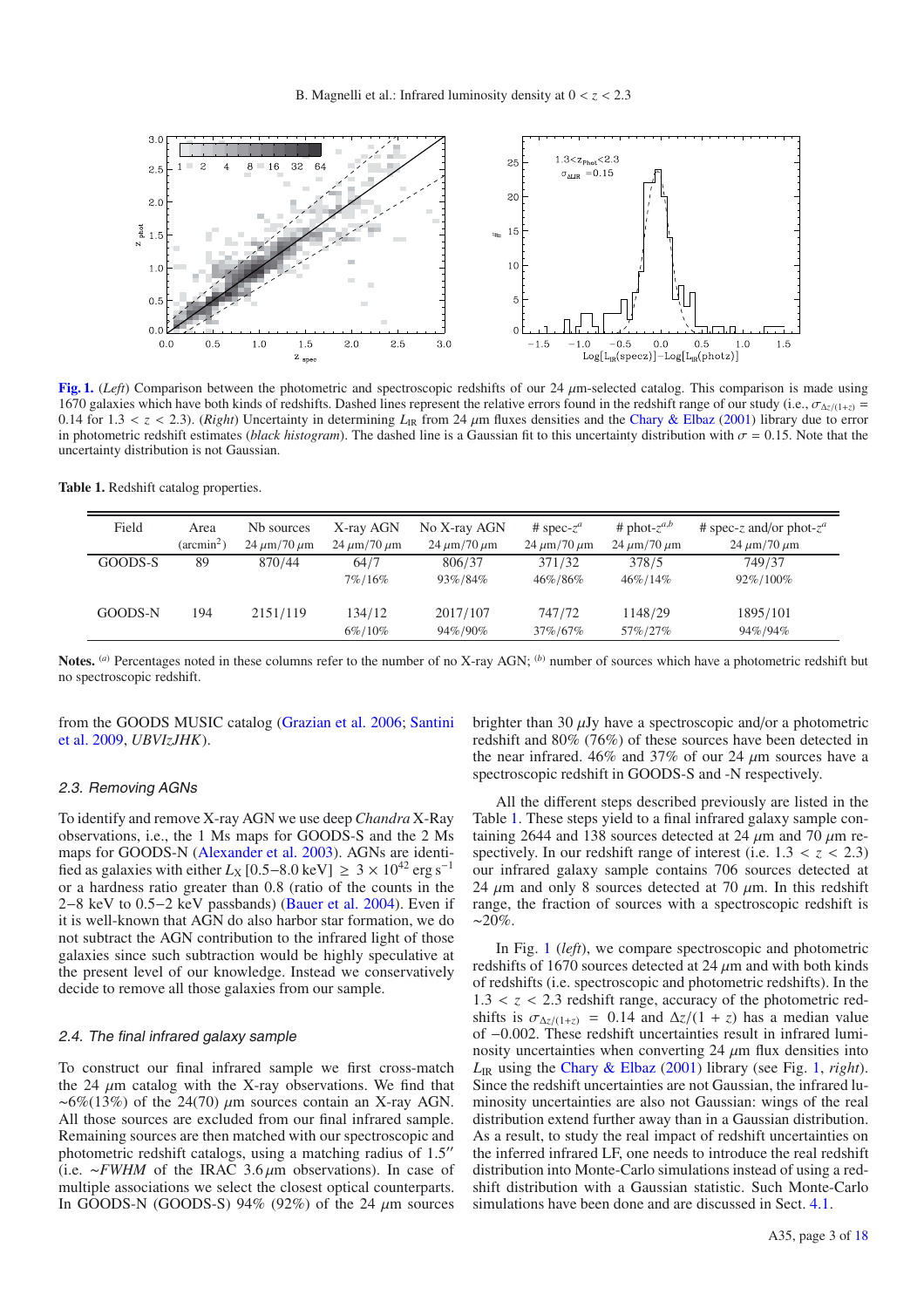

**[Fig. 2.](http://dexter.edpsciences.org/applet.php?DOI=10.1051/0004-6361/200913941&pdf_id=2)** Rest-frame 8  $\mu$ m LF estimated at *z* ∼ 2 using the 1/ $V_{\text{max}}$  method. Light blue circles and red squares represent the rest-frame  $8 \mu m$  LF derived from our 24  $\mu$ m sample with and without X-ray AGNs respectively. Empty triangles represent the rest-frame  $8 \mu m$  LF derived by Caputi et al. (2007) at  $z \sim 2$ . Asterisks show the local reference taken from Huang et al. (2007) and the dotted line represents the best-fit to these data points with a double power law function with fixed slopes (i.e.,  $\phi \propto L^{-0.8}$  for  $L < L_{\text{knee}}$  and  $\phi \propto L^{-3.2}$  for  $L > L_{\text{knee}}$ ). The dashed line represents the best fit of the rest-frame 8  $\mu$ m LF at *z* ~ 2 assuming that the shape of the rest-frame  $8 \mu m$  LF remains the same since  $z \sim 0$ . The dark shaded area span all the solutions obtained with the  $\chi^2$ minimization method and compatible, within  $1\sigma$ , with our data points.

To illustrate the impact on the inferred LF of the subtraction of the X-ray AGNs, we compute at  $z \sim 2$  the rest-frame 8  $\mu$ m LF with and without X-ray AGNs. The choice of this particular redshift and wavelength is motivated by the fact that at *<sup>z</sup>* <sup>∼</sup> <sup>2</sup> the 24  $\mu$ m observations correspond to the rest-frame 7.8  $\mu$ m. Therefore the extrapolation that needs to be applied to compute the  $8 \mu$ m luminosity is negligible, nearly independent of the SED library used, as well as independent of the nature of the source (i.e., AGN or star-forming galaxy). In Fig. 2 we present the restframe 8  $\mu$ m LF derived from the  $1/V_{\text{max}}$  analysis (see Sect. 4.1) for a precise description of this method) and using the Chary & Elbaz (2001) library.

We note that the LF derived with and without the AGN are in total agreement except for the brightest luminosity bin. Even for this last luminosity bin the difference between these two LFs is relatively small and is of the order of <sup>∼</sup>0.2 dex. As a result, we can conclude that our particular choice for handling AGN will not affect our final results much and will not be able to explain the large discrepancies that will arise in later sections when we compare our LFs with others that have appeared in the literature.

Our rest-frame  $8 \mu m$  LF is in excellent agreement with the one inferred by Caputi et al. (2007), confirming the consistency of our 24  $\mu$ m sample. We note that the LF derived in our study extends to fainter luminosities since we are using a  $24 \mu$ m catalog that is ∼3 times deeper.

#### **3. The total infrared bolometric correction**

In the local Universe tight correlations have been found between monochromatic (e.g.,  $L_{15\mu m}$ ,  $L_{24\mu m}$  and  $L_{70\mu m}$  ... etc.) and total infrared luminosities  $(L_{\text{IR}} = L[8-1000 \mu m])$  of galaxies (Chary & Elbaz 2001). Based on these correlations SED libraries have been developed and extensively used to estimate the total infrared luminosity of galaxies (e.g., Chary & Elbaz 2001; Lagache et al. 2003; Dale & Helou 2002, hereafter CE01, LDP, and  $DH<sup>1</sup>$  respectively). However, it is not clear that these local templates are suitable to describe the spectral properties of distant galaxies (Papovich et al. 2007; Daddi et al. 2007b; Le Borgne et al. 2009). To study this issue, we decided to characterize the observed 24  $\mu$ m vs. 70  $\mu$ m correlation and compare it to the predictions of standard SED libraries. Since at high redshift (i.e.  $z > 1.3$ ) most of the 24  $\mu$ m sources are undetected at 70  $\mu$ m, the characterization of the 24  $\mu$ m vs. 70  $\mu$ m correlation could only rely on mean 70  $\mu$ m properties obtained through a stacking analysis. This method, which has been extensively used in the last few years, gives reliable estimates of the typical  $70 \mu m$ flux density of a given galaxy population even below the detection limit of current 70  $\mu$ m observations (e.g. Dole et al. 2006; Papovich et al. 2007; Magnelli et al. 2009).

We first divided our 24  $\mu$ m sample into two redshift bins, of  $1.3 < z < 1.8$  and  $1.8 < z < 2.3$ . Then, inside these redshift bins, we separated these  $24 \mu m$  sources per luminosity bins of 0.5 dex. For each 24  $\mu$ m luminosity bin we stacked on the residual 70  $\mu$ m image all sources with no 70  $\mu$ m detection. The photometry of the stacked image was then measured using an aperture radius of 16", a background from within annuli of  $40''$ and  $60''$  and an aperture correction factor of 1.705 (as discussed in the *Spitzer* observer's manual). Finally, the mean  $70 \mu m$  flux density  $(F_{\text{bin}}^{70\mu\text{m}})$  for a given 24  $\mu$ m luminosity bin was computed following  $F_{\text{G}}(1)$ . following  $\overline{Eq}$ . (1):

$$
F_{\text{bin}}^{70\,\mu\text{m}} = \frac{m \times F_{\text{stack}}^{70\,\mu\text{m}} + \sum_{i=1}^{n} F_{i}^{70\,\mu\text{m}}}{n + m} \tag{1}
$$

where  $F_{\text{stack}}^{70 \mu \text{m}}$  is the stacked 70  $\mu$ m flux density of all 24  $\mu$ m<br>sources within this luminosity bin and undetected at 70  $\mu$ m (samsources within this luminosity bin and undetected at 70  $\mu$ m (sam-<br>ple which contains *m* sources);  $F_i^{70 \mu m}$  is the 70  $\mu$ m flux density<br>of the *i*th 24  $\mu$ m sources within this luminosity bin and detected of the *i*th 24  $\mu$ m sources within this luminosity bin and detected at  $70 \mu m$  (sample which contains *n* sources). This procedure was performed using sliding 24  $\mu$ m luminosity bins with steps of 0.1 dex. While such small sliding steps introduce correlations between our staking results, it avoids problems one might introduce by arbitrarily choosing some particular luminosity bins. Moreover, we note that since our staking analysis probes a dynamic range of <sup>∼</sup> <sup>1</sup>.5 dex along the *<sup>L</sup>*<sup>24</sup> μm/(1+*z*) axis, there are always three independent measurements to characterize the typical  $L_{24 \mu m/(1+z)} - L_{70 \mu m/(1+z)}$  correlation.

Results of this stacking analysis are shown with filled red diamonds in Fig. 3. In both redshift bins, we find that none of the usual SED libraries can reproduce the observed correlation between  $L_{24 \mu m/(1+z)}$  and  $L_{70 \mu m/(1+z)}$ . At high  $24 \mu m/(1+z)$  luminosities, standard SED libraries predict a higher *<sup>L</sup>*<sup>70</sup> μm/(1+*z*) to  $L_{24 \mu m/(1+z)}$  ratio than is actually observed. These low  $L_{70 \mu m/(1+z)}$ to  $L_{24 \mu m/(1+z)}$  ratio could be reproduced by standard SED libraries but would correspond to SED templates with very low intrinsic  $24 \mu m/(1 + z)$  luminosities. In other words, the actual normalization of standard SED libraries which predict the increase of the  $L_{70 \mu m/(1+z)}$  to  $L_{24 \mu m/(1+z)}$  ratio with increasing  $24 \mu m/(1 + z)$  luminosity is wrong. Instead, we observed that at high redshift the  $L_{70 \mu m/(1+z)}$  to  $L_{24 \mu m/(1+z)}$  ratio does not strongly

<sup>&</sup>lt;sup>1</sup> We note that the Dale & Helou library is originally parametrized using the IRAS far-infrared colors (i.e., *<sup>R</sup>*60/100). Nevertheless the one used here has been parametrized a posteriori with *L*IR using the local *<sup>R</sup>*60/100 vs. *<sup>L</sup>*IR correlation (Soifer & Neugebauer 1991).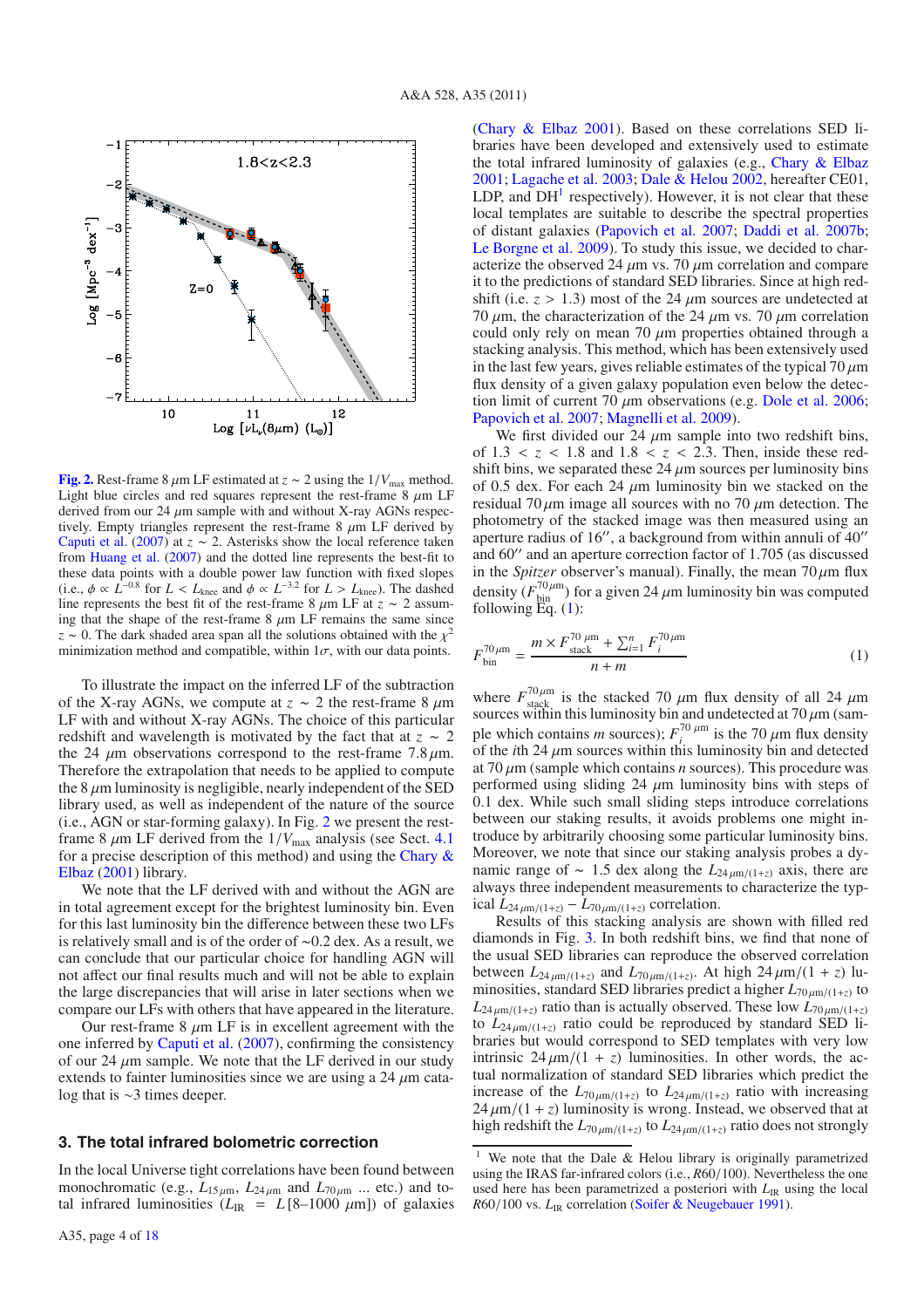

**[Fig. 3.](http://dexter.edpsciences.org/applet.php?DOI=10.1051/0004-6361/200913941&pdf_id=3)** The 70 vs. 24 μm correlations as revealed by the observations and our stacking analysis in the two redshift bins considered in this study. The empty and filled squares represent the 70 vs. 24  $\mu$ m correlations observed for sources individually detected at 70  $\mu$ m with photometric or spectroscopic redshift respectively. The red diamonds show the results obtained using our stacking analysis (see text). For clarity the error bars of our stacking analysis are shown only for two points. These error bars are computed using a standard bootstrap analysis and an estimate of background fluctuation using a stacking analysis at random positions (for more detail see Magnelli et al. 2009). The empty triangle shows the median correlation found in the sample of Murphy et al. (2009). The thin solid lines, the dashed lines and the triple-dots-dash lines represent the expected correlations for the CE01, the LDP and the DH libraries, respectively, at the lowest and the highest redshift of each redshift bin. The red solid line represents the inferred 24/<sup>70</sup> μm correlation derived using a smooth linear interpolation between red diamonds and extended at high luminosities using 24  $\mu$ m sources individually detected at 70  $\mu$ m. At the bottom of each plot we present the fraction of 24  $\mu$ m sources that are individually detected at 70  $\mu$ m as a function of the 24/(1 + *z*)  $\mu$ m luminosity.

depend on the  $24 \mu m/(1 + z)$  luminosity and that sources with high  $24 \mu m/(1 + z)$  luminosity (or equivalently high infrared luminosity) have a  $L_{70 \mu m/(1+z)}$  to  $L_{24 \mu m/(1+z)}$  ratio typical of sources in the local universe with low  $24 \mu m/(1 + z)$  luminosity.

We note that among the few 24  $\mu$ m sources detected at 70  $\mu$ m (*open* and *filled squares* in Fig. 3) those with high  $24 \mu m/(1 + z)$ luminosities (i.e.  $L_{24 \mu m/(1+z)} > 8 \times 10^{11} L_{\odot}$ ) confirm the discrepancy inferred using the stacking analysis. On the contrary, those sources with low  $24 \mu m/(1 + z)$  luminosities are significantly closer to the predictions of standard SED libraries. This behavior is of course driven by selection effects and those sources only represent the high-end tail of the dispersion of the  $L_{24 \mu m/(1+z)}$  vs.  $L_{70 \mu m/(1+z)}$  correlation inferred through stacking.

We note that the discrepancies that we find between the observed  $L_{24\mu m/(1+z)}$  vs.  $L_{70\mu m/(1+z)}$  correlation and predictions from standard SED libraries is quite different than what we found previously for galaxies at  $z < 1.3$  using a similar stacking analysis (Magnelli et al. 2009). There, the CE01 models provided a reasonably good fit to the observed  $L_{24 \mu m/(1+z)}$  vs.  $L_{70\mu m/(1+z)}$  correlation.

Our findings indicate that the total infrared luminosity of a high-redshift galaxy cannot be inferred simply using its 24  $\mu$ m flux density and any of the three standard SED libraries considered here. We note that this analysis is fully consistent with the results presented by Daddi et al. (2007b, see their Fig. 8) and first results obtained using *Herschel* data (Nordon et al. 2010). At  $z \sim 2$  and at  $L_{24\mu\text{m}/(1+z)} = 8 \times 10^{10}$  and  $3.5 \times 10^{11}$   $L_{\odot}$ , Daddiet al. (2007b) find that  $L_{20\mu\text{m}/(1+z)}$  would be overestimated by a et al. (2007b) find that  $L_{70 \mu m/(1+z)}$  would be overestimated by a fector  $\epsilon$ -2 and  $\epsilon$ -10 using the CE01 library respectively while we factor <sup>∼</sup>2 and <sup>∼</sup>10 using the CE01 library respectively, while we find a factor 2.3 and 12 respectively.

In Papovich et al. (2007) and in Murphy et al. (2009) similar discrepancies were found and explained in part as the result of an increase in the PAH emission at any given infrared luminosity in high-redshift galaxies. In both studies, the infrared luminosity of galaxies were then derived using colder SED templates (i.e., like local galaxies with lower infrared luminosities) which fit the observed correlation.

An alternative explanation for the discrepancies between SED libraries and the observed correlations can be the presence of an obscured AGN. Indeed, as suggested by Daddi et al. (2007a), the observed 24  $\mu$ m flux density of a galaxy located at *<sup>z</sup>* <sup>∼</sup> 2 might be dominated by the hot dust continuum from an obscured AGN and hence it might not be a robust SFR indicator as inferred from its disagreement with radio stacking and extinction corrected UV estimates. In the same study, Daddi et al. (2007b) show that in this redshift range  $(1.5 < z < 2.5)$  the SFRs derived from radio, extinction corrected UV and  $70 \mu m$  flux density agree well. This suggests that unlike 24  $\mu$ m, the 70  $\mu$ m passband is a good SFR indicator even in high-redshift galaxies. Thus, we will use the observed  $L_{24 \mu m/(1+z)} - L_{70 \mu m/(1+z)}$  correlation to infer  $L_{70 \mu m/(1+z)}$  for each 24  $\mu$ m source and use this in turn to derive its total infrared luminosity and star-formation rate.

Based on these two explanations we decided to derive the total infrared luminosity of each galaxy using two different methods. (i) For each 24  $\mu$ m source we deduce its 70  $\mu$ m flux density using the  $L_{24 \mu m/(1+z)} - L_{70 \mu m/(1+z)}$  correlation. Then we choose the CE01 template whose redshifted color best matches the derived 24 to 70  $\mu$ m flux ratio and renormalized it to match the 24  $\mu$ m flux density of the source (i.e., ignoring the intrinsic luminosity normalization of the CE01 library; *Dashed line* of Fig. 4). The total infrared luminosity of this galaxy (hereafter  $L_{IR}^{fit}$ ) is estimated by integrating the SED curve of this template. In the following, we will assume that the uncertainties on the infrared luminosity estimated using this method is of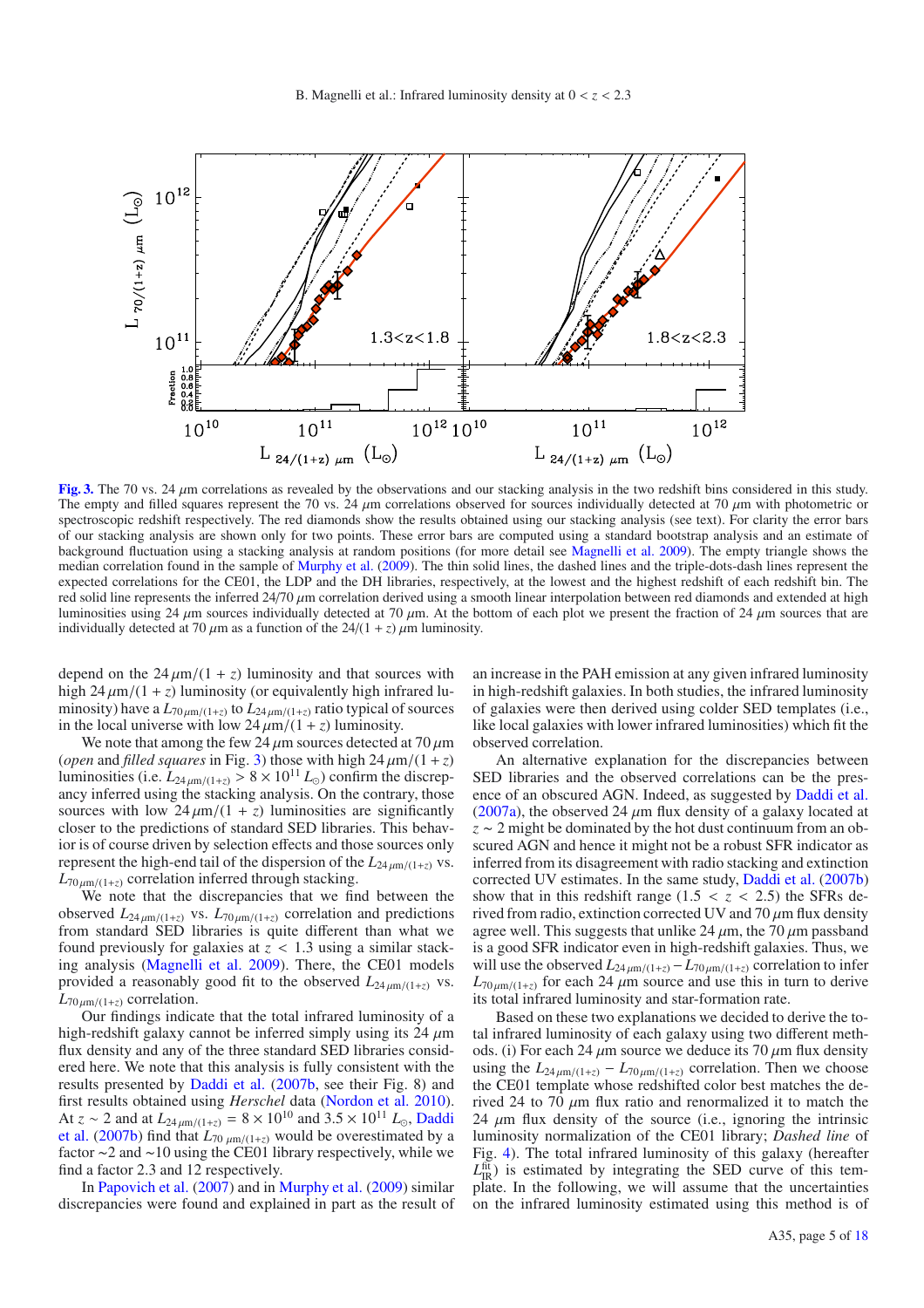

**[Fig. 4.](http://dexter.edpsciences.org/applet.php?DOI=10.1051/0004-6361/200913941&pdf_id=4)** Different infrared bolometric corrections applied to a *<sup>z</sup>* <sup>∼</sup> 1.8 galaxy. Black square represents the observed 24  $\mu$ m flux density while the black star represents the 70  $\mu$ m flux density predicted using the  $L_{24\mu m/(1+z)} - L_{70\mu m/(1+z)}$  correlation. Dotted line and the dashed-dot line represent the unscaled CE01 templates corresponding respectively to the observed 24  $\mu$ m and the predicted 70  $\mu$ m flux densities. The dashed line represents the scaled CE01 template which best fit the 24 and 70  $\mu$ m flux densities of this galaxy.  $L_{\text{IR}}^{24}$ ,  $L_{\text{IR}}^{24}$  and  $L_{\text{IR}}^{\text{fit}}$  give the in-<br>frared luminosity derived by integrating the dotted line, the dashed-dot frared luminosity derived by integrating the dotted line, the dashed-dot line and the dashed line respectively.

order 0.2 dex as measured by Murphy et al. (2009). We note that the  $L_{70 \mu m/(1+z)}/L_{24 \mu m/(1+z)}$  ratio is nearly constant over the whole  $L_{24 \mu m/(1+z)}$  luminosity range and corresponds to that expected for a CE01 template with an intrinsic Log( $L_{IR}$ [ $L_{\odot}$ ]) ~ <sup>10</sup>.8. Such SED templates exhibit strong PAH features. (ii) For each 24  $\mu$ m source, a 70  $\mu$ m flux density is derived using the  $L_{24\mu\text{m}/(1+z)} - L_{70\mu\text{m}/(1+z)}$  correlation.  $L_{IR}$  (hereafter  $L_{IR}^{70}$ ) is then<br>simply estimated using the CEO1 template (i.e., keeping the in simply estimated using the CE01 template (i.e., keeping the intrinsic luminosity normalization) matching the derived value of  $L_{70 \mu m/(1+z)}$ .

Figure 4 illustrates these two different bolometric corrections for a galaxy situated at  $z = 1.8$ . We note that fitting the 24 and 70  $\mu$ m measurements together, allowing the renormalization of the CE01 SED templates, or using the luminosity-normalized CE01 library to fit the 70  $\mu$ m alone give nearly the same results (for all our 24  $\mu$ m sample we find  $\langle$ Log( $L_{IR}^{fit}/L_{IR}^{70}$ )) ~ 0.04 and  $\sigma$ <sup>[[</sup> $\sigma$ ]( $L_{IR}^{fit}/L_{IR}^{70}$ )] ~ 0.04 and  $\sigma$ <sup>[[</sup> $\sigma$ ]( $L_{IR}^{fit}/L_{IR}^{70}$ )] ~ 0.04 and  $\sigma$ [Log( $L_{IR}^{fit}/L_{IR}^{70}$ ] ~ 0.05). Indeed, both techniques involve the use of SED templates with lower intrinsic infrared luminosity use of SED templates with lower intrinsic infrared luminosity than from the 24  $\mu$ m alone. We also note that using the 24  $\mu$ m flux density alone and the luminosity-normalized CE01 library we would have overestimated the total infrared luminosity of this galaxy by <sup>∼</sup>0.4 dex.

# **4. The infrared luminosity function**

#### 4.1. Methodology

The infrared LFs are derived using the standard  $1/V_{\text{max}}$  method (Schmidt 1968). The comoving volume associated with any source of a given luminosity is defined as  $V_{\text{max}} = V_{\text{zmax}} - V_{\text{zmin}}$ where *z*min is the lower limit of the redshift bin, and *z*max is the maximum redshift at which the object could be seen given the flux density limit of the sample, with a maximum value corresponding to the upper limit of the redshift bin. For each luminosity bin, the LF is then given by

$$
\phi = \frac{1}{\Delta L} \sum_{i} \frac{1}{V_{\text{max},i} \times w_i} \tag{2}
$$

where  $V_{\text{max}}$  is the comoving volume over which the *i*th galaxy could be observed,  $\Delta L$  is the size of the luminosity bin, and  $w_i$  is the completeness correction factor of the *<sup>i</sup>*th galaxy. <sup>w</sup>*<sup>i</sup>* equals 1 for sources brighter than  $S_{24 \mu m} \sim 100 \mu Jy$  and decreases at fainter flux densities due to the incompleteness of the 24  $\mu$ m catalog. These completeness correction factors are robustly determined using Monte-carlo simulations (Magnelli et al. 2009) and reach at most a value of 0.8. None of the conclusions presented here strongly rely on this correction.

Uncertainties in the infrared LF values depend on photometric redshift uncertainties (see Fig. 1). In particular, catastrophic redshift errors (i.e.  $\Delta z/(1 + z) > 0.15$ ), which can shift a low redshift galaxy to higher redshift and vice versa, can modify the number density of LIRGs and ULIRGs in a given redshift bin. To estimate the effect of these catastrophic redshift errors on the derived infrared LF, one needs to have a complete census on the population of infrared galaxies at all redshifts. To simulate this, we first generate a reference catalog (i.e., an ideal sample with no redshift uncertainties), then from this reference catalog we generate 1000 mock catalogs with realistic redshift uncertainties and finally we compare the infrared LF inferred from the reference catalog with the infrared LF inferred from the 1000 mock catalogs. The key point of these simulations is to introduce redshift uncertainties which accurately reproduce the observed distribution of spectroscopic versus photometric redshifts (see Fig. 1) instead of using a standard Gaussian distribution which would not be realistic (see discussion in Sect. 2.2).

The reference catalog is constructed as follows. We first start from a simulated catalog generated from the model of Le Borgne et al. (2009) that best fits number counts of sources at 15, 24, 70, 160, 850  $\mu$ m. This catalog, which contains all infrared sources that should be observed over a field of 283 arcmin<sup>2</sup> with <sup>0</sup> < *<sup>z</sup>* < 5, reproduces the observed infrared LF up to *<sup>z</sup>* <sup>∼</sup> <sup>1</sup>.<sup>3</sup> (e.g., see Fig. 12 of Magnelli et al. 2009). We only keep sources with  $0 < z < 1.3$  or  $z > 2.3$ . Then from our observed infrared LF (Sect. 4.2) we construct and add to this catalog all infrared sources that should be observed at  $1.3 < z < 2.3$  over a field of 283 arcmin2. This catalog, which by construction reproduces all the observed infrared LF from  $z = 0$  up to  $z \sim 2.3$ , will be our reference catalog.

Starting from this reference catalog we create 1000 mock catalogs which contain the same number of sources as the original one but we attribute to each source a new redshift randomly selected to reproduce the observed distribution of spectroscopic versus photometric redshifts (see Fig. 1). To take into account the bolometric correction uncertainties not associated with the photometric redshift errors, we attribute to each source a new infrared luminosity selected inside a Gaussian distribution centered at the original source luminosity and with a dispersion of 0.2 dex (see Sect. 3). Using these 1000 mock catalogs, we then compute the infrared LF and study the difference between these infrared LFs and the infrared LF derived from the reference catalog.

Using these Monte Carlo simulations, we find only small systematic offsets between the real infrared LF and the one inferred in presence of redshift uncertainties (see Fig. 5). At *<sup>z</sup>* <sup>∼</sup> <sup>2</sup> and at faint luminosities, we underestimate the LF values by at most 0.1–0.15 dex while at bright luminosities we overestimate the LF values by at most 0.1–0.2 dex. These systematic offsets are smaller than the total uncertainty in each luminosity bin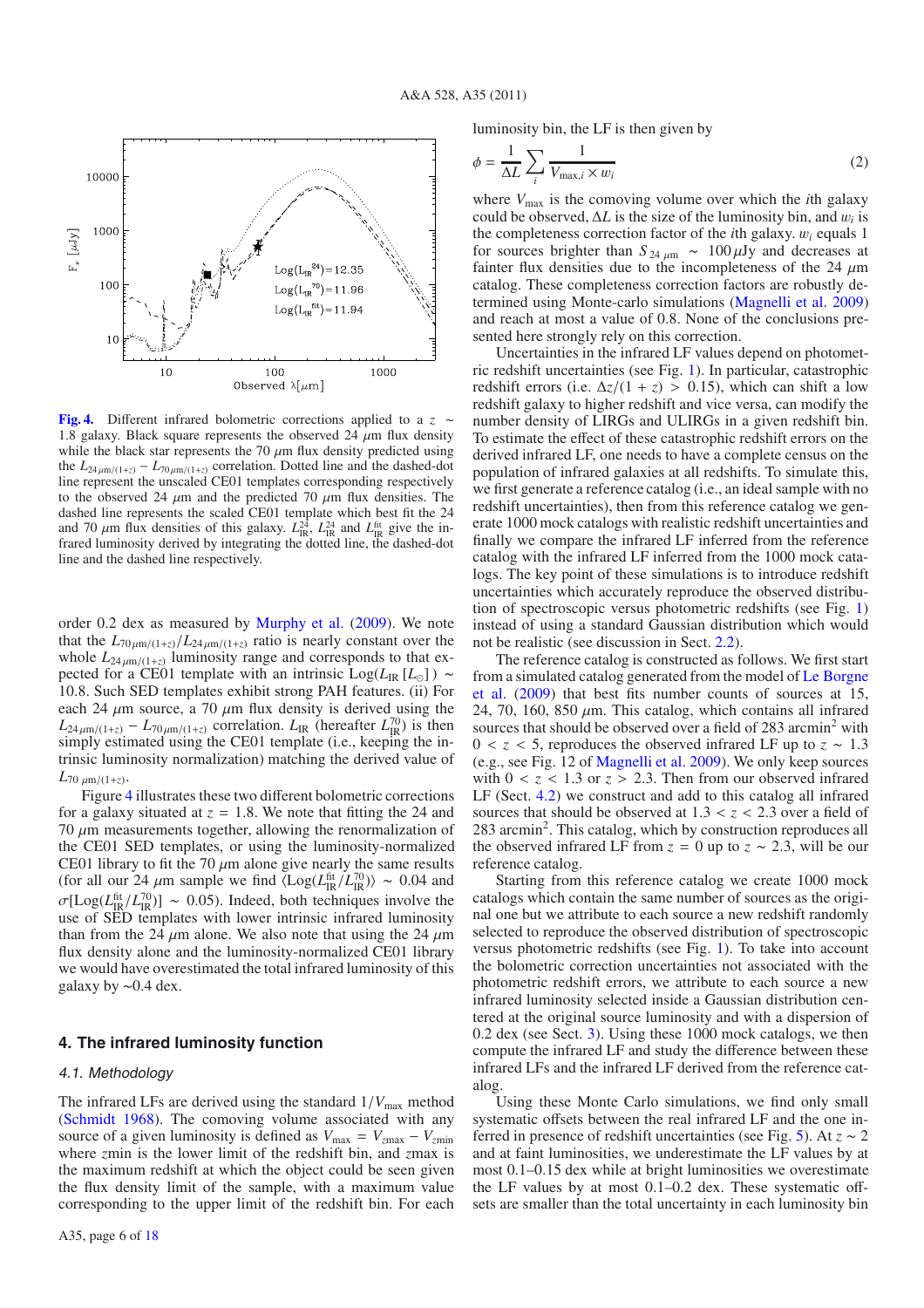

**[Fig. 5.](http://dexter.edpsciences.org/applet.php?DOI=10.1051/0004-6361/200913941&pdf_id=5)** Results of our Monte Carlo simulations. Black lines represent the infrared LF that one would have inferred using an ideal sample with no redshift or bolometric correction uncertainties. Red squares show the mean infrared LF inferred using our 1000 mock catalogs. Error bars correspond to the dispersion observed in our 1000 Monte Carlo simulations.



**[Fig. 6.](http://dexter.edpsciences.org/applet.php?DOI=10.1051/0004-6361/200913941&pdf_id=6)** Infrared LF estimated in two redshift bins with the  $1/V_{\text{max}}$  method. Red and dark blue squares are obtained using  $L_{IR}^{\text{fit}}$  and  $L_{IR}^{\text{70}}$  respectively (see text). Asterisks show the local reference take (see text). Asterisks show the local reference taken from Sanders et al. (2003) and the dotted line represents the best-fit to these data points with a double power law function with fixed slopes (see text). The dashed line represents the best fit of the infrared LF assuming that the shape of the infrared LF remains the same since  $z \sim 0$ . The dark shaded area span all the solutions obtained with the  $\chi^2$  minimization method and compatible, within  $1\sigma$ , with our data points. In the first redshift panel, we reproduce in green, blue, yellow and red the best fit of the LF obtained at 0.<sup>4</sup> < *<sup>z</sup>* < <sup>0</sup>.7, 0.<sup>7</sup> < *<sup>z</sup>* < <sup>1</sup>.0, 1.<sup>0</sup> < *<sup>z</sup>* < <sup>1</sup>.3 (Magnelli et al. 2009), and 1.<sup>8</sup> < *<sup>z</sup>* < <sup>2</sup>.3 respectively.

(∼0.25 dex) defined as the quadratic sum of the Poissonian error  $(\alpha 1/\sqrt{N})$  and the dispersion given by the Monte Carlo simulations. As a result in the following we do not correct the inferred tions. As a result, in the following we do not correct the inferred LF for these systematic offsets.

# 4.2. Results

In Fig. 6, we present the infrared LF derived in two redshift bins  $(1.3 < z < 1.8$  and  $1.8 < z < 2.3$ ) using our two different

infrared bolometric corrections (*red* and *blue squares* for  $L_{\text{IR}}^{\text{fit}}$  and  $L_{IR}^{70}$  respectively, see Tables A.6 and A.7). First, we note that the infrared LFs derived using these two different bolometric corrections are in very good agreement and certainly within the error bars. Here on, we will refer to the LF derived using  $L_{IR}^{fit}$  as the infrared LF. Indeed we have a better understanding of the uncertainties of this technique and this bolometric correction was found to be reliable up to  $\overline{z} \sim 2$  by Murphy et al. (2009).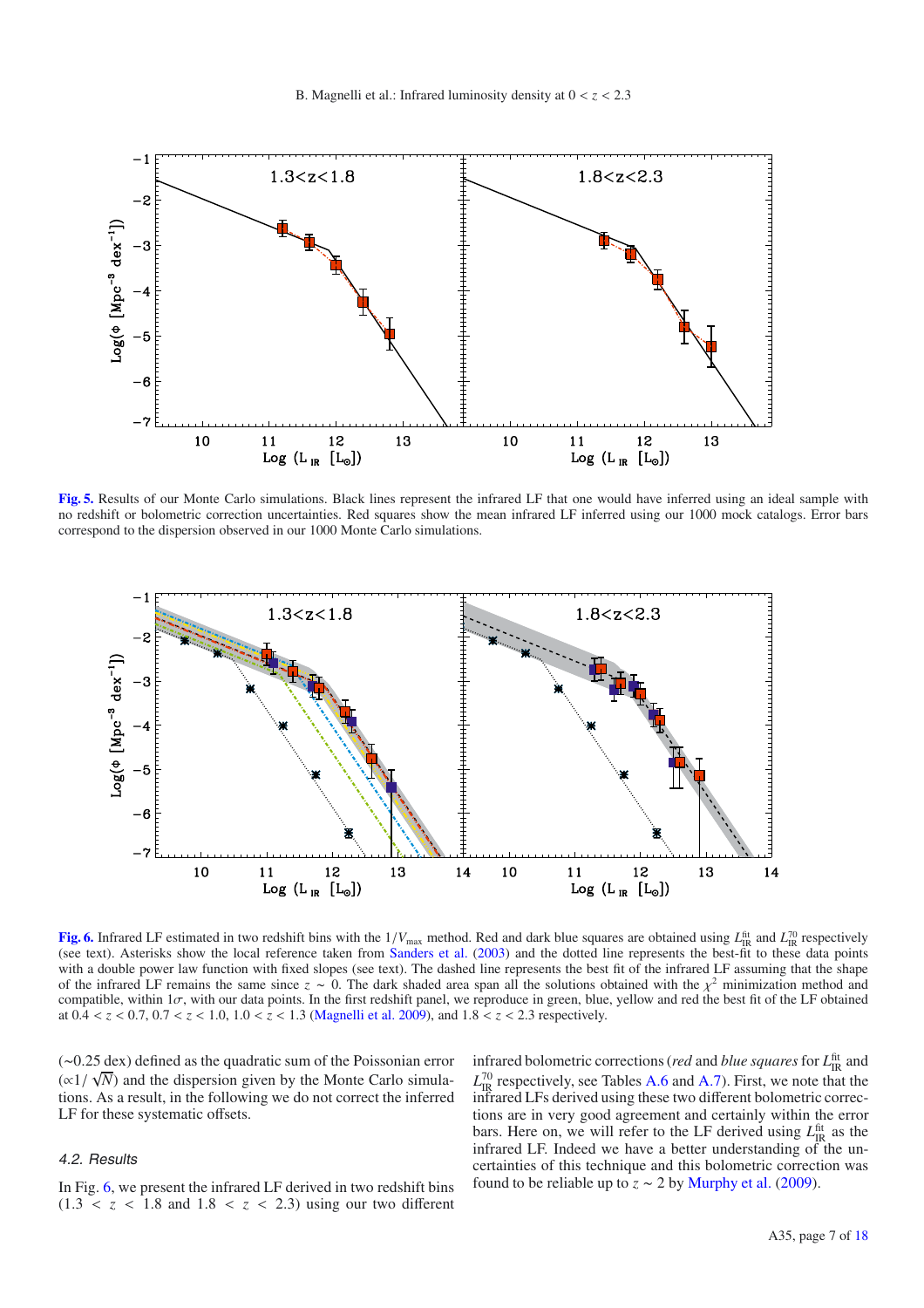

**[Fig. 7.](http://dexter.edpsciences.org/applet.php?DOI=10.1051/0004-6361/200913941&pdf_id=7)** Evolution of <sup>φ</sup>knee and *<sup>L</sup>*knee as function of redshift. Data points below  $z = 1.3$  are taken from Magnelli et al. (2009).

**Table 2.** Parameter values of the infrared LF.

| Redshift                   | $\alpha_1^a$ | $\alpha$ <sup>2</sup> | Log(L <sub>knee</sub> ) | $Log(\phi_{\text{knee}})$ |
|----------------------------|--------------|-----------------------|-------------------------|---------------------------|
|                            |              |                       | $Log(L_{\odot})$        | $Log(Mpc^{-3} dex^{-1})$  |
| $z \sim 0$                 | $-0.60$      | $-2.20$               | $10.48 + 0.02$          | $-2.52 \pm 0.03$          |
| 0.4 < z < 0.7 <sup>b</sup> | $-0.60$      | $-2.20$               | $11.19 \pm 0.04$        | $-2.84 \pm 0.06$          |
| $0.7 < z < 1.0^b$          | $-0.60$      | $-2.20$               | $11.37 + 0.03$          | $-2.65 \pm 0.05$          |
| $1.0 < z < 1.3^b$          | $-0.60$      | $-2.20$               | $11.69 \pm 0.06$        | $-2.91 \pm 0.10$          |
| 1.3 < z < 1.8              | $-0.60$      | $-2.20$               | $11.84 \pm 0.13$        | $-3.07 \pm 0.20$          |
| 1.8 < z < 2.3              | $-0.60$      | $-2.20$               | $11.83 \pm 0.13$        | $-3.04 \pm 0.22$          |
|                            |              |                       |                         |                           |

**Notes.** (*a*) Fixed slopes; (*b*) these parameter values are taken from Magnelli et al. (2009).

We take as a local reference the infrared LF derived by Sanders et al. (2003), showing their data points (*stars*) and their best double power law fit (i.e.,  $\phi \propto L^{-0.6}$  for  $\text{Log}(L/L_{\odot}) < 10.5$ <br>and  $\phi \propto L^{-2.15}$  for  $\text{Log}(L/L_{\odot}) > 10.5$ ). Then using a  $v^2$  miniand  $\phi \propto L^{-2.15}$  for  $\text{Log}(L/L_{\odot}) > 10.5$ ). Then, using a  $\chi^2$  mini-<br>mization we fit our infrared LFs with the same function fixing mization, we fit our infrared LFs with the same function, fixing the power law slopes at their  $z \sim 0$  values and leaving  $L_{\text{knee}}$ and  $\phi_{\text{knee}}$  as free parameters (see Table 2). The shaded regions present all the solutions which are compatible with the data within  $1\sigma$ . These shaded regions extend to luminosities lower than our current observations and strongly depend on the assumption we made on the shape of the infrared LF, i.e. that it remains the same since  $z \sim 0$ . We will see latter on that this assumption is quite consistent with observational constraints obtained on the low luminosity end of the infrared LF (Reddy et al. 2008).

The evolution of  $L_{\text{knee}}$  and  $\phi_{\text{knee}}$  between  $z = 1.3$  and  $z = 2.3$ is compared in Fig. 7 with the evolution found at lower redshifts by Magnelli et al. (2009). Assuming that the shape of the LF remains the same since  $z \sim 0$ , we express the evolution of the infrared LF as  $\rho(L, z) = g(z)\rho(L/f(z), 0)$ , where  $g(z)$  and  $f(z)$  describe the density and the luminosity evolution through  $g(z) = (1 + z)^p$  and  $f(z) = (1 + z)^q$ . Between  $z = 0$  and  $z \sim 1$ <br>the redshift evolution consists mainly of a slight density evothe redshift evolution consists mainly of a slight density evolution proportional to  $(1 + z)^{-0.9\pm0.6}$  and a luminosity evolution proportional to  $(1 + z)^{3.5\pm0.5}$ . Then between  $z \sim 1$  and  $z \sim 2$  we



**[Fig. 8.](http://dexter.edpsciences.org/applet.php?DOI=10.1051/0004-6361/200913941&pdf_id=8)** The infrared LF at *<sup>z</sup>* <sup>∼</sup> 2 obtained in this work (*dark shaded area* and *dashed line*) as compared with the determinations of other authors. The infrared LF at  $z \sim 2$  obtained by Caputi et al. (2007, we are using their double exponential function) is represented by the dashed dotted line. Empty circles represent the infrared LF at *<sup>z</sup>* <sup>∼</sup> 2 inferred by Pérez-González et al. (2005). Empty diamonds represent the infrared LF at *<sup>z</sup>* <sup>∼</sup> <sup>2</sup>.3 inferred by Reddy et al. (2008). Empty triangles represent the infrared LF at  $z \sim 2.5$  inferred by Chapman et al. (2005). Filled black diamonds and empty squares represent the infrared LF that we would have inferred using our  $24 \mu m$  sample and the unscaled LDP or CE01 SED libraries respectively. The horizontal dashed line presents the source density below which the number of sources in the volume of GOODS and in a luminosity bin of 0.5 dex is less than 2. The vertical dashed line represents the corresponding luminosity using the best fit of our infrared LF.

observe a density evolution proportional to  $(1 + z)^{-1.1 \pm 1.5}$  associated with a luminosity evolution proportional to  $(1 + z)^{1.0 \pm 0.9}$ . In comparison, at *z* > 1 Caputi et al. (2007) find a density evolution proportional to  $(1+z)^{-3.9\pm1.0}$  and a luminosity evolution proportional to  $(1 + z)^{2.2 \pm 0.5}$ . The evolution of the infrared LF that we find at  $z > 1.3$  is more gradual than that derived by Caputi et al. (2007) and is nearly consistent with no evolution.

Appendix A presents the evolution of the rest-frame 8, 15, 25, 35  $\mu$ m LFs. Rest-frame luminosities of each source are derived using the SED that we used to compute its  $L_{\text{IR}}^{\text{fit}}$ .

### 4.3. Comparison with previous work

In Fig. 8 we compare our results at  $z \sim 2$  with the infrared LF inferred in various previous studies. There is a clear disagreement between our results and the infrared LF derived by Caputi et al. (2007). This discrepancy arises from the fact that the bolometric corrections used in Caputi et al. (2007, i.e. with the LDP library) do not take into account the SED evolution that we observe at high redshift. Using the same bolometric corrections as Caputi et al. (2007) does lead us to similar results (see *black diamonds* of Fig. 8). The disagreement of our results with the LF from Pérez-González et al. (2005) is even larger because they compute their bolometric corrections using the CE01 library (see *open squares*in Fig. 8), i.e. the standard SED library which exhibit the largest discrepancies with the observed  $L_{24 \mu m/(1+z)} - L_{70 \mu m/(1+z)}$ correlation at *<sup>z</sup>* > <sup>1</sup>.3 (see Sect. 3). Rodighiero et al. (2010) have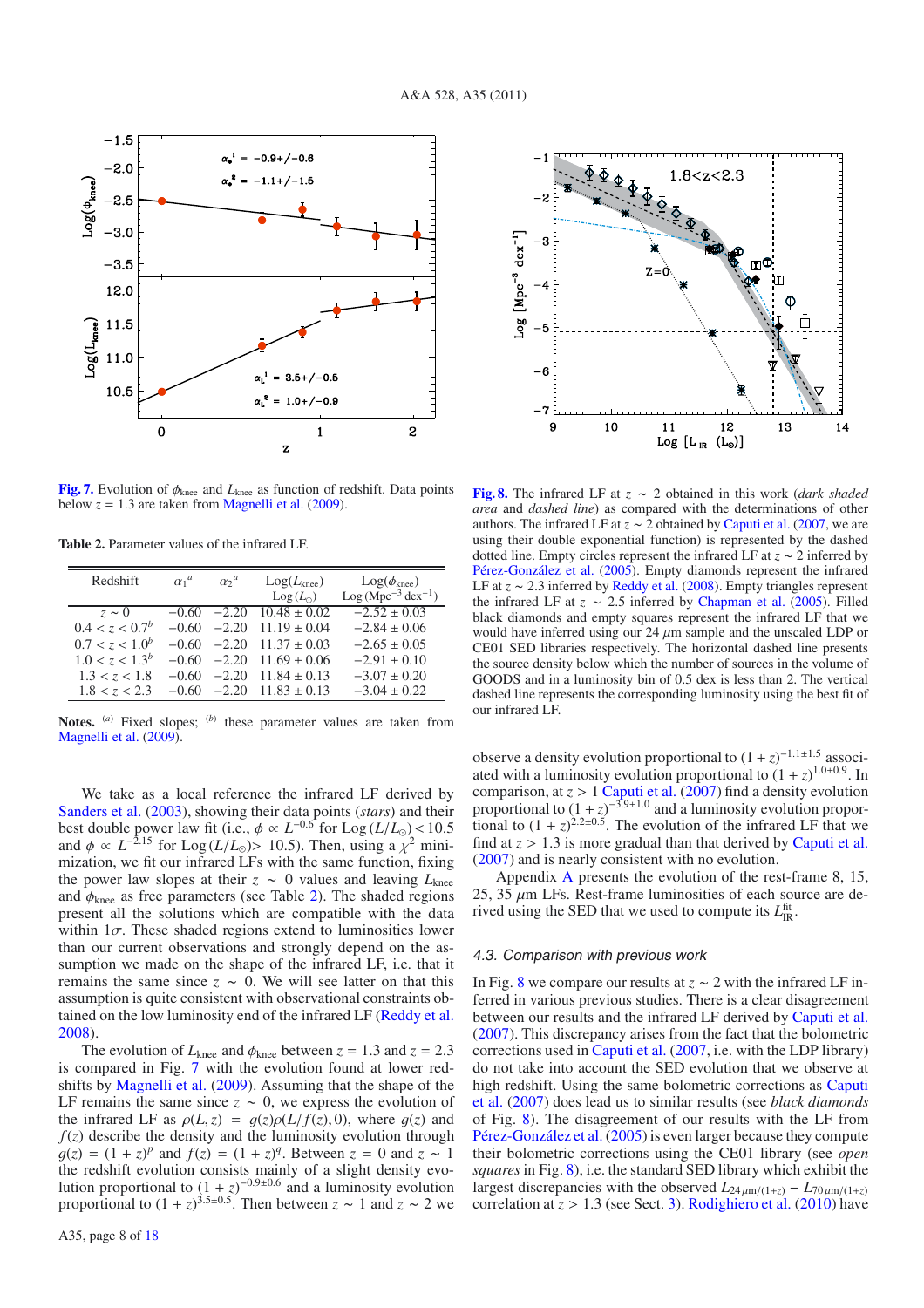also derived the  $z \sim 2$  infrared LF using deep 24  $\mu$ m observations of the VVDS-SWIRE ( $S_{24 \mu m} > 400 \mu Jy$ ) and GOODS  $(S_{24 \mu m} > 80 \mu Jy)$  fields. Data points from this study are not shown in Fig. 8 since they are very similar to that from Caputi et al. (2007) (see Fig. 15 of Rodighiero et al. 2010).

In Fig. 8, we also compare our results with the infrared LF inferred at  $z \sim 2.3$  by Reddy et al. (2008) using observations of UV-selected star-forming galaxies. This study derived SFR and dust reddening from the UV rest-frame observations calibrated by comparison to 24  $\mu$ m photometry for brighter sources. The UV-derived extinction was used to compute the expected infrared emission from galaxies fainter than the 24  $\mu$ m detection limit and hence provide an extension of the IR LF to fainter luminosities. We find good agreement between our LF and that of Reddy et al. in the range of luminosities where the two studies overlap. At faint luminosities  $(\log(L_R/L_{\odot}) < 11)$  our best fit LF falls somewhat below that derived by Reddy et al. (2008), although they are still consistent within the uncertainties. We have no direct measurements with *Spitzer* at such faint luminosities and rely upon an extrapolation based on a faint-end slope fixed at its *z* ∼ 0 value. As detail in Sect. 4.4 this disagreement at faint luminosities has nearly no impact on the SFR density inferred at *<sup>z</sup>* <sup>∼</sup> 2. Indeed, the integrated SFR density of the universe at *<sup>z</sup>* <sup>∼</sup> <sup>2</sup> computed from our LF agrees with that derived by Reddy et al. (2008).

Finally we compare our results with the infrared LF inferred at  $z \sim 2.5$  by Chapman et al. (2005) using submillimeter observations<sup>2</sup>. The luminosity range probed by Chapman et al. (2005) is not constrained by our study since the comoving volume probed by the GOODS survey is too small (i.e., fewer than 2 sources would be present in this volume for a luminosity bin of  $\Delta$ Log( $L_{IR}$ ) = 0.5 dex). We note however that the extrapolation of our infrared LF to high luminosities is consistent with the estimates of Chapman et al. (2005).

### 4.4. Discussion

We derive the evolution of the comoving number density of LIRGs and ULIRGs by integrating the infrared LF at  $z = 1.55 \pm 1.55$ 0.25 and  $z = 2.05 \pm 0.25$ . We then combine these estimates with the evolution found at  $0 < z < 1.3$  by Magnelli et al. (2009) (Fig. 9 *left*). We find that the number densities of LIRGs and ULIRGs between  $z \sim 1.3$  and  $z \sim 2.3$  are nearly constant. The number density of ULIRGs at  $z \sim 2 (7.5^{+2.7}_{-4.0} \times 10^{-5}$  Mpc<sup>-3</sup>) agrees with estimates made by Daddi et al. (2007b) (~10×10<sup>-5</sup> Mpc<sup>-3</sup>) using UV observations calibrated against radio and other non-24  $\mu$ m data. However, if we compare our number density with the Daddi et al. (2007b) estimate obtained combining UV and 24  $\mu$ m observations (16<sup>+12</sup> × 10<sup>-5</sup> Mpc<sup>-3</sup>) we find a clear dis-<br>agreement. agreement.

Figure 9 (*right*) presents the evolution of the comoving infrared luminosity density (IR LD; or, equivalently, SFR density under the assumption that the SFR and *L*IR are related by Eq. (3) for a Salpeter IMF, i.e.  $\phi(m) \propto m^{-2.35}$ , between 0.1–100  $M_{\odot}$ , Kennicutt 1998) produced by ULIRGs, LIRGs, and by galaxies with  $L_{\text{IR}} < 10^{11} L_{\odot}$  (hereafter called "normal" galaxies by

analogy with ordinary spiral galaxies at *<sup>z</sup>* <sup>∼</sup> 0, although we note that at high redshift, LIRGs and ULIRGs themselves are sufficiently common to be considered "normal" for their epoch). We find a slight decrease of the IR LD from  $z = 1.3$  to  $z = 2.3$  due to a decrease in the contribution of LIRGs and "normal" galaxies. At  $z \sim 2$  the IR LD of the Universe is still dominated by LIRGs and not by ULIRGs, contrary to previous claims (e.g., Pérez-González et al. 2005). Using the best fit of our infrared LF, we infer that at *<sup>z</sup>* <sup>∼</sup> 2 LIRGs and ULIRGs have an IR LD of  $4.5 \times 10^8$  *L*<sub> $\odot$ </sub> Mpc<sup>-1</sup> and  $1.5 \times 10^8$  *L*<sub> $\odot$ </sub> Mpc<sup>-1</sup> respectively and that they account for 49% and 17% of the total IR LD respectively.

$$
SFR \, [M_{\odot} \, yr^{-1}] = 1.72 \times 10^{-10} L_{IR} \, [L_{\odot}]. \tag{3}
$$

We compare our estimates with the evolution derived by Caputi et al. (2007) (Fig. <sup>10</sup> *left*). At *<sup>z</sup>* <sup>∼</sup> 2 we find that the IR LD of ULIRGs estimated from our best fit is a factor of <sup>∼</sup>1.8 lower than that estimated by Caputi et al. (2007). For LIRGs, for which we still have a good constraint due to our deep 24  $\mu$ m sample, our estimate of their IR LD is a factor of <sup>∼</sup>1.5 higher than that inferred by Caputi et al. (2007). Nevertheless, we note that if we take into account the range of IR LD defined by all solutions compatible within  $1\sigma$  with our data points, our IR LDs of LIRGs and ULIRGs are compatible with estimates from Caputi et al. (2007). On the other hand, the IR LD estimated by Caputi et al. (2007). On the other hand, the IR ED estimated by each of the (2007) for galaxies with  $L_{\text{IR}} < 10^{11} L_{\odot}$  is far below our estimate since they used a flatter faint-end slope for their infrared LF. We believe that our estimate is more reliable since we are using a 24 μm catalog that is  $\sim$ 3 times deeper than that used by Caputi et al. (2007). We also note that the extrapolation of our infrared LF to these faint luminosities is corroborated by the infrared LF inferred by Reddy et al. (2008).

We also compare our  $z \sim 2.05$  IR LD values with the  $z \sim 2.3$ estimates of Reddy et al. (2008). We note that this comparison is not straightforward because their IR LD needs to be slightly corrected prior to be compared with our work. Indeed, since they cannot constrain with their sample the contribution of ULIRGs to the IR LD, they use the value derived by Caputi et al. (2007). By replacing the Caputi et al. (2007) estimates by our value we compute the correct IR LD of Reddy et al. (2008), i.e.,  $10.0 \pm$  $0.2 \times 10^8$  L<sub>o</sub> Mpc<sup>-3</sup>. We find that the IR LDs derived by Reddy et al. (2008) for LIRGs and for the integrated population of all galaxies agree with our values. This agreement reinforces the idea that at  $z \sim 2$  UV corrected for extinction is a good SFR indicator (Daddi et al. 2007b).

In order to get a complete census on the SFR history we need to take into account the contribution of unobscured UV light. The unobscured SFR density (*dotted line* in Fig. 10 *right*) is taken from Tresse et al. (2007) and corresponds to the SFR density inferred using UV observations not corrected for extinction. The total SFR density (*dashed line* in Fig. 10 *right*) is then defined as the sum of the unobscured SFR density traced by the direct UV light and the dusty SFR density traced by the infrared emission. We find that the relative contribution of unobscured UV light to the cosmic SFR density evolves nearly in parallel with the total one and accounts for ∼20% of the total SFR density. Globally, the cosmic star-formation history that we derived is consistent with the combination of indicators, either unobscured or corrected for dust extinction, as compiled by Hopkins & Beacom (2006). We also notice a very good agreement between the cosmic star-formation history derived in our work and the ones derived by Seymour et al. (2008) using deep radio observations.

Our estimates can suffer from several uncertainties. Especially the contribution of "normal" galaxies to the IR LD

<sup>&</sup>lt;sup>2</sup> Chapman (priv. comm.) confirms that the far-infrared luminosities for the submm galaxy LF reported in Table 6 of Chapman et al. (2005) are integrated over the wavelength range  $8-1100 \mu m$ , nearly the same as the range 8–1000  $\mu$ m that we adopt here. He also verifies that the luminosity column of that table should include an unspecified factor of *h*2. We have converted the data from Chapman et al. (2005) Table 6 to the value  $H_0 = 70 \text{ km s}^{-1} \text{ Mpc}^{-3}$  that we adopt in this paper.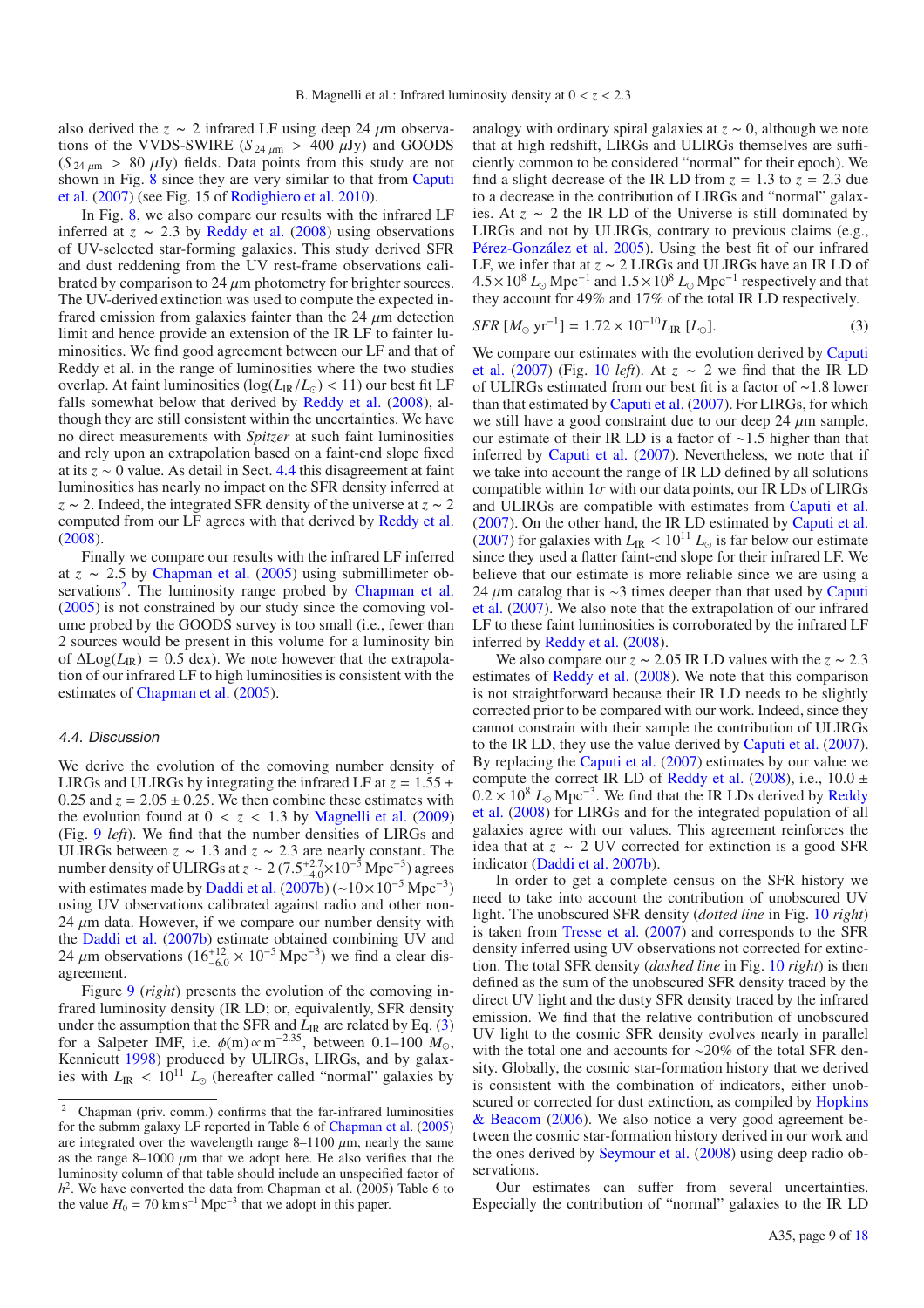

**[Fig. 9.](http://dexter.edpsciences.org/applet.php?DOI=10.1051/0004-6361/200913941&pdf_id=9)** (Left) Evolution up to  $z \sim 2.3$  of the comoving number density of "normal" galaxies (i.e. 10<sup>7</sup>  $L_0 < L_{ir} < 10^{11} L_0$ ; *black filled triangles*), LIRGs (*orange filled diamonds*) and ULIRGs (*red filled stars*). The green circles represent the total number of galaxies which are above the 24 μm<br>detection limit of the surveys presented here i.e. *L*. > *L*<sup>llux limit</sup> detection limit of the surveys presented here, i.e. *L<sub>ir</sub>* > *L*<sub>il</sub>ux limit. The *z* ∼ 0 points are taken from Sanders et al. (2003). (*Right*) Evolution of the comoving IR energy density up to *z* ≈ 2.3 (*upper stringd* comoving IR energy density up to *<sup>z</sup>* <sup>∼</sup> <sup>2</sup>.3 (*upper striped area*) and the relative contribution of "normal" galaxies (*yellow filled area*), LIRGs (*orange filled area*) and ULIRGs (*red filled area*). The areas are defined using all the solutions compatible within 1σ with the infrared LF. Black<br>arrows show the comoving IR energy density derived by stacking the 70 μ arrows show the comoving IR energy density derived by stacking the 70  $\mu$ m image at all IRAC sources positions (*S* <sup>IRAC</sup> > 0.6  $\mu$ Jy). The axis on the right side of the digaram shows the evolution of the SER density u the right side of the diagram shows the evolution of the SFR density under the assumption that the SFR and *L*<sub>IR</sub> are related by Eq. (3) for a Salpeter IMF.



**[Fig. 10.](http://dexter.edpsciences.org/applet.php?DOI=10.1051/0004-6361/200913941&pdf_id=10)** (*Left*) Evolution of the comoving IR energy density up to *<sup>z</sup>* <sup>∼</sup> <sup>2</sup>.3. Blue empty circles represent the results obtained by Caputi et al. (2007) for the global evolution of the comoving energy density (*solid line*) and the relative contribution of "normal" galaxies (*dot line*), LIRGs (*dashed line*) and ULIRGs (*dot dashed line*). Filled black star represents the comoving IR energy density of the Universe inferred at *<sup>z</sup>* <sup>∼</sup> <sup>2</sup>.3 by Reddy et al. (2008) while open star shows the relative contribution of LIRGs. Filled areas are as in Fig. 9. (*Right*) Evolution of the comoving SFR density up to *z* ∼ 2.3 assuming that SFR and L<sub>IR</sub> are related by Eq. (3) for a Salpeter IMF. Filled areas are as in Fig. 9. The dotted line represents the SFR measured using the UV light not corrected for dust extinction (Tresse et al. 2007). The dashed line represents the total SFR density defined as the sum of the SFR density estimated using our infrared observations and the SFR density obtained from the UV light uncorrected for dust extinction. Light blue diamonds are taken from Hopkins & Beacom (2006) and represent the SFR densities estimated using various estimators. Dark blue triangles represent the SFR density estimated by Seymour et al. (2008) using deep radio observations. Green circles represent the SFR density estimated by Smolčić et al. (2009) using deep 20 cm observations and dark blue squares represent the relative contribution of ULIRGs to this SFR density.

comes from the extrapolation to low luminosities of the infrared LF where we have no constraints. To cross check our results we compute a lower limit on the comoving IR LD by stacking 70 μm images at the positions of all IRAC sources in each red-<br>shift bin of interest (i.e.,  $S_{\text{R,6}}^{\text{IRAC}} > 0.6 \mu \text{Jy}$ ; *up arrows* in Fig. 9<br>*right*). This analysis is possible because the correlation between *right*). This analysis is possible because the correlation between  $L_{70 \mu m/(1+z)}$  and  $L_{IR}$  is quasi-linear at this redshift, and hence  $\Sigma S(70 \mu m) \propto \Sigma L_{IR}$ . The stacking result is fully consistent with the value based on the integration of the extrapolated best fit to our infrared LF.

As discussed in Sect. 3, the role of obscured AGN on the estimate of the infrared LF is still uncertain. Such results will be debated until the *Herschel* infrared space observatory provides accurate far-infrared measurements for faint, high-redshift galaxies. However, as shown by Murphy et al. (2009) using IRS spectroscopy, the mid-IR continuum from an AGN appears to scale with increasing  $24 \mu m$  luminosity. As a result, the removal of any additional contribution from obscured AGN activity will only steepen the bright-end of the infrared LF. This would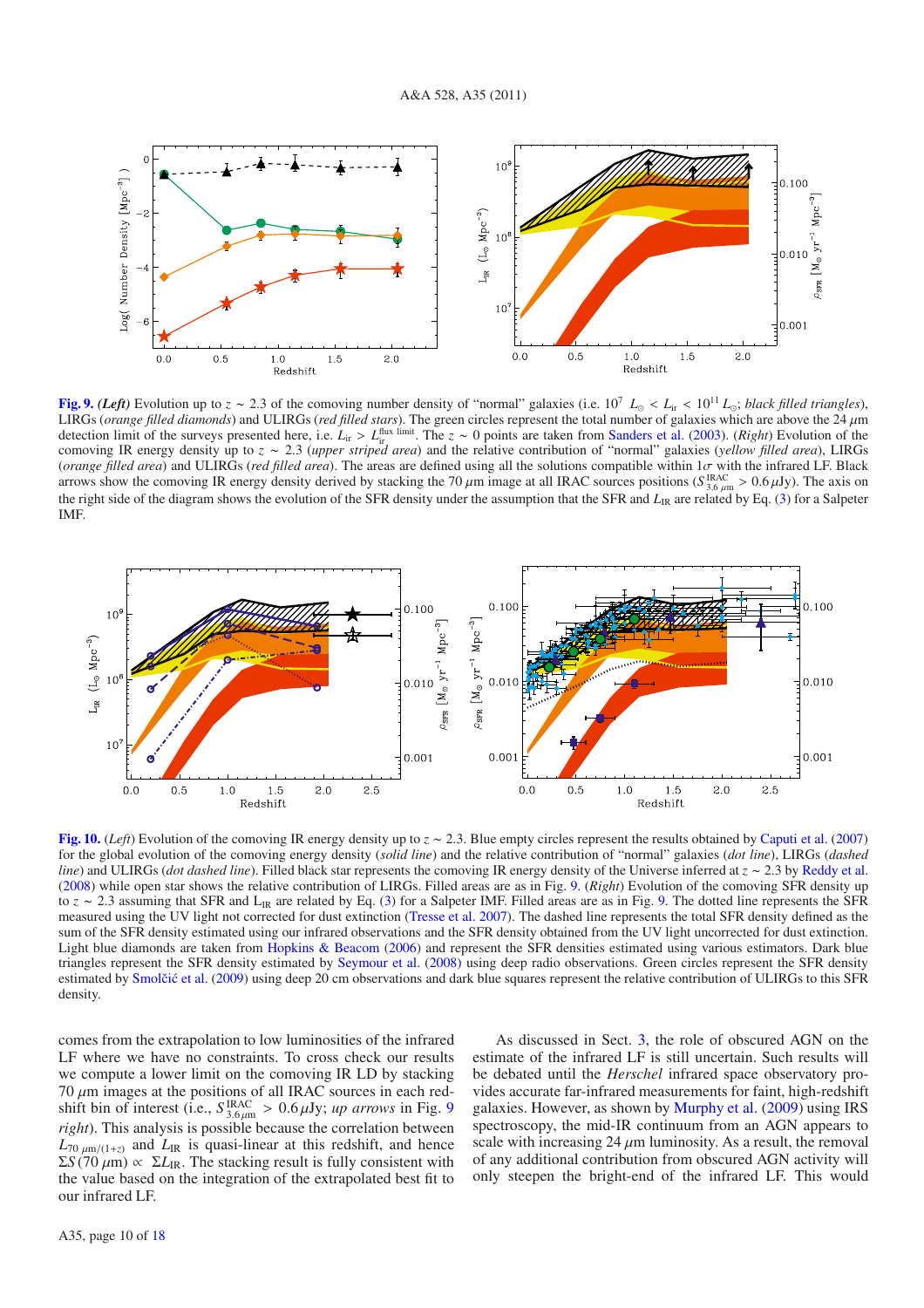reinforce our main result which is the fact that at *<sup>z</sup>* <sup>∼</sup> 2 previous studies have overestimated the number density of ULIRGs.

**5. Conclusion**

For the first time we take advantage of deep far-infrared observations to derive the evolution of the infrared luminosity density (or equivalently SFR density under the assumption that the SFR and  $L_{IR}$  are related by Eq. (3) for a Salpeter IMF) over the last 4/5ths of the cosmic time (see Fig. 9 *right*). Using the deepest 24  $\mu$ m (∼3 times deeper than any previous studies) and 70  $\mu$ m observations made by *Spitzer* and a careful stacking analysis we are able to calibrate a new infrared bolometric correction based on the renormalization of local SED templates reproducing the observed  $L_{24/(1+z)}$  vs.  $L_{70/(1+z)}$  correlations. This new bolometric correction is a key result of our analysis, since previous studies on the infrared LF at *z* ∼ 2 (e.g., Pérez-González et al. 2005; Caputi et al. 2007) did not account for the evolution of the infrared SEDs that we observe in high-redshift galaxies. Our main result is that we find a flattening of the SFR density between  $z = 2.3$  and 1.3, and that the comoving number density of LIRGs and ULIRGs remain nearly constant over this redshift range. At *<sup>z</sup>* <sup>∼</sup> 2 the SFR density is still dominated by LIRGs and not by ULIRGs contrary to previous claims. The flattening of the SFR density at *<sup>z</sup>* > 1 reinforces the idea that at this redshift we observe a change of the properties of star-forming galaxies as already suggested by the reversal of the star formation-density relation at  $z \sim 1$  (Elbaz et al. 2007).

The evolution of the SFR density of the Universe provides a strong constraint on the main mechanism which triggers the SFR in galaxies. At  $z < 1$  the decrease of the SFR density might be driven by a gradual gas exhaustion as suggested by the continuous decrease of the SFR vs.  $M_{\star}$  relation in this redshift range<br>(Nogske et al. 2007: Elbaz et al. 2007). Between z s. 2 and z s. 1. (Noeske et al. 2007; Elbaz et al. 2007). Between *z* ∼ 2 and *z* ∼ 1, the relatively constant SFR density still needs to be understood in the framework of large-scale structure formation, merging, and/or AGN activity.

The main limitation of our study is the uncertainty on the influence of obscured AGN on the infrared bolometric correction to be applied to bright 24  $\mu$ m sources. This influence will soon be assessed using new far-infrared observations from *Herschel*. In particular, the GOODS-Herschel Open Time Key Programme (PI: David Elbaz) will reach the faintest flux limits at  $100 \mu m$  in an ultradeep field within GOODS-S, expected to provide individual measurements for most  $z \sim 2$  galaxies detected at 24  $\mu$ m by *Spitzer*, where here we could only derive average values based on 70  $\mu$ m stacking. This should help disentangle the contributions of AGN and star formation for sources over a broad swath of the high-redshift infrared luminosity function.

*Acknowledgements.* We would like to thank Andrea Cimatti for permission to use the GMASS redshifts and Daniel Stern and Hyron Spinrad for permission to use their GOODS Keck redshifts. This work is based on observations made with the Spitzer Space Telescope, which is operated by the Jet Propulsion Laboratory, California Institute of Technology under a contract with NASA. Support for this work was provided by NASA through an award issued by JPL/Caltech. B. Magnelli would like to thank Scott Chapman for clarifying issues about the IR LF for submm galaxies from his 2005 paper. D. Elbaz wishes to thank the Centre National d'Études Spatiales (CNES) for their support.

#### **References**

- Alexander, D. M., Bauer, F. E., Brandt, W. N., et al. 2003, AJ, 125, 383
- Barger, A. J., Cowie, L. L., & Wang, W.-H. 2008, ApJ, 689, 687
- Bauer, F. E., Alexander, D. M., Brandt, W. N., et al. 2004, AJ, 128, 2048
- Calzetti, D., Kennicutt, R. C., Engelbracht, C. W., et al. 2007, ApJ, 666, 870
- Caputi, K. I., Lagache, G., Yan, L., et al. 2007, ApJ, 660, 97
- Chapman, S. C., Blain, A. W., Smail, I., & Ivison, R. J. 2005, ApJ, 622, 772
- Chary, R., & Elbaz, D. 2001, ApJ, 556, 562
- Chary, R., Casertano, S., Dickinson, M. E., et al. 2004, ApJS, 154, 80
- Cimatti, A., Cassata, P., Pozzetti, L., et al. 2008, A&A, 482, 21
- Cohen, J. G., Hogg, D. W., Blandford, R., et al. 2000, ApJ, 538, 29
- Cowie, L. L., Barger, A. J., Hu, E. M., Capak, P., & Songaila, A. 2004, AJ, 127, 3137
- Daddi, E., Alexander, D. M., Dickinson, M., et al. 2007a, ApJ, 670, 173
- Daddi, E., Dickinson, M., Morrison, G., et al. 2007b, ApJ, 670, 156
- Dale, D. A., & Helou, G. 2002, ApJ, 576, 159
- Damen, M., Labbe, I., van Dokkum, P. G., et al. 2011, ApJ, 727, 1
- Dole, H., Lagache, G., Puget, J.-L., et al. 2006, A&A, 451, 417
- Elbaz, D., Cesarsky, C. J., Chanial, P., et al. 2002, A&A, 384, 848
- Elbaz, D., Daddi, E., Le Borgne, D., et al. 2007, A&A, 468, 33
- 
- Franceschini, A., Aussel, H., Cesarsky, C. J., Elbaz, D., & Fadda, D. 2001, A&A, 378, 1
- Frayer, D. T., Fadda, D., Yan, L., et al. 2006a, AJ, 131, 250
- Frayer, D. T., Huynh, M. T., Chary, R., et al. 2006b, ApJ, 647, L9
- Grazian, A., Fontana, A., de Santis, C., et al. 2006, A&A, 449, 951
- Hopkins, A. M., & Beacom, J. F. 2006, ApJ, 651, 142
- Huang, J., Ashby, M. L. N., Barmby, P., et al. 2007, ApJ, 664, 840
- Kennicutt, Jr., R. C. 1998, ARA&A, 36, 189
- Lagache, G., Dole, H., & Puget, J.-L. 2003, MNRAS, 338, 555
- Lagache, G., Dole, H., Puget, J.-L., et al. 2004, ApJS, 154, 112
- Le Borgne, D., & Rocca-Volmerange, B. 2002, A&A, 386, 446 Le Borgne, D., Elbaz, D., Ocvirk, P., & Pichon, C. 2009, A&A, 504, 727
- Le Fèvre, O., Vettolani, G., Paltani, S., et al. 2004, A&A, 428, 1043
- 
- Le Floc'h, E., Papovich, C., Dole, H., et al. 2005, ApJ, 632, 169
- Magnelli, B., Elbaz, D., Chary, R. R., et al. 2009, A&A, 496, 57
- Metcalfe, L., Kneib, J.-P., McBreen, B., et al. 2003, A&A, 407, 791
- Mignoli, M., Cimatti, A., Zamorani, G., et al. 2005, A&A, 437, 883
- Murphy, E. J., Chary, R.-R., Alexander, D. M., et al. 2009, ApJ, 698, 1380
- Noeske, K. G., Faber, S. M., Weiner, B. J., et al. 2007, ApJ, 660, L47
- Nordon, R., Lutz, D., Shao, L., et al. 2010, A&A, 518, L24
- Papovich, C., Dole, H., Egami, E., et al. 2004, ApJS, 154, 70
- Papovich, C., Rudnick, G., Le Floc'h, E., et al. 2007, ApJ, 668, 45
- Pérez-González, P. G., Rieke, G. H., Egami, E., et al. 2005, ApJ, 630, 82 Reddy, N. A., Steidel, C. C., Erb, D. K., Shapley, A. E., & Pettini, M. 2006, ApJ,
- 653, 1004
- Reddy, N. A., Steidel, C. C., Pettini, M., et al. 2008, ApJS, 175, 48
- Rodighiero, G., Vaccari, M., Franceschini, A., et al. 2010, A&A, 515, A8
- Sanders, D. B., Mazzarella, J. M., Kim, D.-C., Surace, J. A., & Soifer, B. T. 2003, AJ, 126, 1607
- Santini, P., Fontana, A., Grazian, A., et al. 2009, A&A, 504, 751
- Schmidt, M. 1968, ApJ, 151, 393
- Seymour, N., Dwelly, T., Moss, D., et al. 2008, MNRAS, 386, 1695
- Shupe, D. L., Fang, F., Hacking, P. B., & Huchra, J. P. 1998, ApJ, 501, 597
- Smolčić, V., Schinnerer, E., Zamorani, G., et al. 2009, ApJ, 690, 610
- Soifer, B. T., & Neugebauer, G. 1991, AJ, 101, 354
- Tresse, L., Ilbert, O., Zucca, E., et al. 2007, A&A, 472, 403
- Vanzella, E., Cristiani, S., Dickinson, M., et al. 2006, A&A, 454, 423
- Wirth, G. D., Willmer, C. N. A., Amico, P., et al. 2004, AJ, 127, 3121
- Xu, C. 2000, ApJ, 541, 134
- 
- Xu, C., Lonsdale, C. J., Shupe, D. L., O'Linger, J., & Masci, F. 2001, ApJ, 562, 179

Pages 12 to 18 are available in the electronic edition of the journal at <http://www.aanda.org>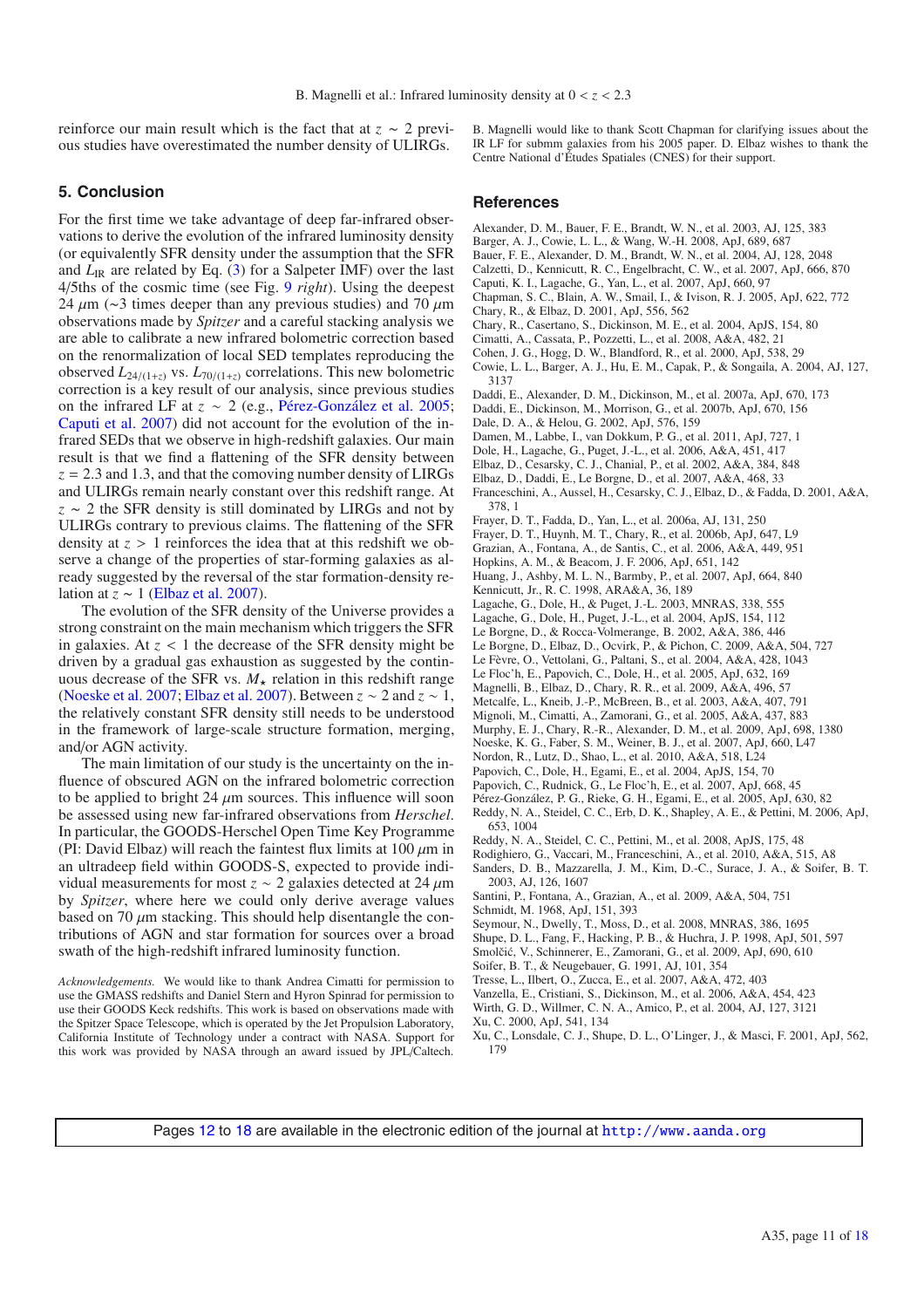# **Appendix A: The rest-frame 8**  $\mu$ m, 15  $\mu$ m, 25  $\mu$ m **and 35** μ**m LFs**

We aim to derive the rest-frame  $8 \mu m$ ,  $15 \mu m$ ,  $25 \mu m$  and  $35 \mu m$ LF from our 24  $\mu$ m sample. This is done here for several reasons. While the derivation of the rest-frame 8  $\mu$ m LF has already been addressed in some previous studies (Caputi et al. 2007), our 24 μm sample reaches flux limits <sup>∼</sup>3 times fainter, providing improved constraints on the LF break. The rest-frame  $15 \mu m$  LF provides continuity with what we have computed in Magnelli et al. (2009). The rest-frame 25  $\mu$ m LF was not derived in Magnelli et al. (2009) but it does have several points of interest. First, it reduces the *k*-correction that one has to apply when observing infrared sources at  $z \sim 2$  using a 70  $\mu$ m passband or at *<sup>z</sup>* <sup>∼</sup> 3 using a 100 μm passband. Hence, this restframe LF could be compared with future 70  $\mu$ m and 100  $\mu$ m observations made using the Photodetector Array Camera and Spectrometer (PACS) instrument onboard the *Herschel* satellite. Second, the rest-frame  $25 \mu m$  LF offers a means to compare directly with IRAS 25  $\mu$ m observations of galaxies in the local universe. Third, and perhaps most importantly, the rest-frame  $25 \mu m$ luminosity has been shown to provide a reliable and fairly direct measurement of star formation in galaxies (e.g., Calzetti et al. 2007). Hence, one may want to use these measurements in the future to directly derive the SFR distribution function without using intermediate bolometric corrections. The rest frame  $35 \mu m$ LF also provides continuity with quantities derived in Magnelli et al. (2009) and corresponds at  $z \sim 2$  to the observed 100  $\mu$ m flux density. As a result, this rest-frame LF would be a standard comparison for the  $z \sim 2$  LF computed using PACS 100  $\mu$ m observations.

The various rest-frame luminosities are derived using the same method as that used to compute  $L_{\text{IR}}^{\text{fit}}$ . For each  $24 \mu \text{m}$ <br>source we deduce its 70  $\mu$ m flux density using the  $I_{24,\text{cm}}/(\mu_{\text{B}})$ source we deduce its 70  $\mu$ m flux density using the  $L_{24\mu m/(1+z)}$  –  $L_{70 \mu m/(1+z)}$  correlation. Then we choose in the CE01 library the scaled template which best fits these 24 and 70  $\mu$ m fluxes densities. Using this scaled template we then compute the rest-frame luminosities of this galaxy in our four passbands of interest (i.e., at 8  $\mu$ m, 15  $\mu$ m, 25  $\mu$ m and 35  $\mu$ m). The corresponding restframe LFs are computed using the  $1/V_{\text{max}}$  method. All the LF are then fitted using a double power law function with fixed slopes estimated using a bivariate method (see Table A.1).

Figure A.1 presents the rest-frame  $8 \mu m$  LF derived in our two redshift bins using the  $1/V_{\text{max}}$  method. These LF are compared with the local reference of Huang et al. (2007) and with the *<sup>z</sup>* <sup>∼</sup> 2 LF derived by Caputi et al. (2007). Our estimates agree well with those of Caputi et al. (2007), but extend to lower luminosities.

Figure A.2 presents the rest-frame  $15 \mu m$  LF derived in our two redshift bins using the 1/*V*max method. Comparing to the local reference of Xu (2000) and with the *<sup>z</sup>* <sup>∼</sup> <sup>0</sup>.55, *<sup>z</sup>* <sup>∼</sup> <sup>0</sup>.85 and *<sup>z</sup>* <sup>∼</sup> <sup>1</sup>.15 reference of Magnelli et al. (2009), we note the strong evolution of this LF with redshift.

Figure A.3 presents the rest-frame  $25 \mu m$  LF derived in our two redshift bins using the 1/*V*max method as well as the local reference of Shupe et al. (1998).

Finally Fig. A.4 presents the rest-frame  $35 \mu m$  LF derived in our two redshift bins using the 1/*V*max method as well as the local reference derived from Shupe et al. (1998), and the LFs derived in Magnelli et al. (2009) at *<sup>z</sup>* <sup>∼</sup> <sup>0</sup>.55, *<sup>z</sup>* <sup>∼</sup> <sup>0</sup>.85 and *<sup>z</sup>* <sup>∼</sup> <sup>1</sup>.15.

# **Appendix B: Source list**

At the resolution of *Spitzer* most of the sources in our fields are point sources (i.e. *FWHM* ~ 5.9" and 18" at 24  $\mu$ m and 70  $\mu$ m respectively). Therefore, to derive their photometry we decided to use a PSF fitting technique that take into account, as prior information, the expected position of the sources. Starting from IRAC positions (GOODS-N: GOODS legacy program, Dickinson et al., in prep.; GOODS-S: SIMPLE catalog, Damen et al. 2011) we extract all 24  $\mu$ m sources. Then, using our 24  $\mu$ m catalogs, we extract all 70  $\mu$ m sources. This method deals with a large part of the blending issues encountered in dense fields and allows straightforward multi-wavelength association between near-, mid- and far-infrared sources. The disadvantage of this method is that we have to assume that all sources present in our mid-infrared images have already been detected at IRAC wavelengths. In our case this assumption is true because our IRAC 3.6  $\mu$ m data are 30 times deeper than our current 24  $\mu$ m observations and that the typical  $S_{24\mu m}/S_{3.6\mu m}$  ratio spans the range [2–20].

In this online material we release our complete  $24 \mu m$  and  $70 \mu m$  source catalogs for both GOODS fields. These catalogs expend below the 80% completeness limit, and cover the full area (approximately  $10' \times 16'$ ) of the GOODS-S region (i.e., not only the smaller  $10' \times 10'$  region with the deepest 70  $\mu$ m imaging that is used for the analysis in this paper). The noise level in the GOODS 24  $\mu$ m data is homogeneous over most of the field, with some degradation near the edge where the exposure time is somewhat reduced. We restrict our release to regions with exposure time higher than 9500 s per pixel. This limit corresponds to a quarter of the exposure time of the deep inner region (∼38 000 s). This degradation does not really affect the depth of our 24  $\mu$ m catalogs in that region since uncertainties are still dominated by confusion  $(\sigma^{\text{map}} \approx 2 \times \sigma^{\text{map}}) \approx 6 \mu$ Jy < are still dominated by confusion ( $\sigma_{\text{edge}}^{\text{map}} \approx 2 \times \sigma_{\text{inner}}^{\text{map}} \approx 6 \,\mu\text{Jy} <$  $\sigma^{\text{confusion}} \approx 7 \,\mu\text{Jy}$ . At 70  $\mu\text{m}$ , the noise level is roughly uniform throughout GOODS-N (∼12 000 s per pixel). However, in GOODS-S the deepest 70  $\mu$ m data, with noise similar to those in GOODS-N, are limited to a region approximately  $10' \times 10'$ in extent. The outer region portions of the GOODS-S field have somewhat shallower 70 μm data (∼6000 s per pixel).

At 24  $\mu$ m, sources are detected using an empirical 24  $\mu$ m PSF constructed with isolated point like objects present in the mosaic. At  $70 \mu$ m no reliable empirical PSF could be constructed because only a few isolated sources could be found in each map. We then decided to use the appropriate  $70 \mu m$  Point Response Function (PRF) estimated on the extragalactic First Look Survey mosaic (xFLS; Frayer et al. 2006a) and available on the *Spitzer* web site. At both wavelengths an aperture correction is applied to all flux densities to account for the finite size of our PSFs. Those aperture corrections are taken from the *Spitzer* data handbook.

Calibration factors used to generate the final 24 and 70  $\mu$ m mosaics are derived from stars, whose SED at these wavelengths are generally very different from those of distant galaxies. Hence, color-corrections have to be applied to all flux densities (at most ~10%). In the catalogs released here, 70  $\mu$ m flux densities have been color-corrected using a systematic and standard correction of 1.09 (see *Spitzer* data handbook). This 70 μ<sup>m</sup> color-correction is computed for distant galaxies with dust temperature of <sup>∼</sup>40 K. This color-correction differs from those applied in our study and which take into account the redshift of each source (see discussion in Sect. 2.1). No color–corrections are applied to our 24  $\mu$ m flux densities since, for those data, color-corrections are more strongly dependent on the redshift of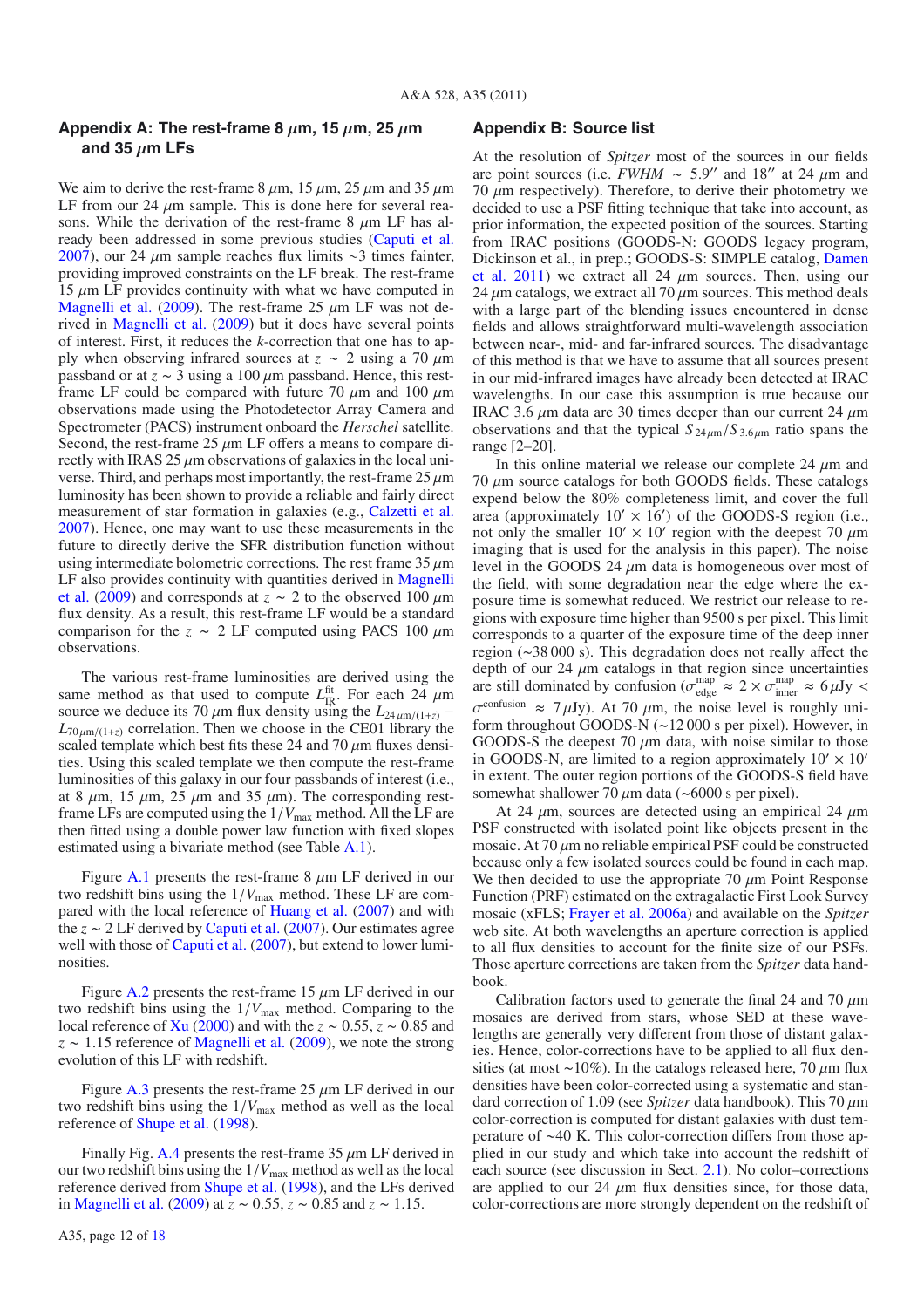

[Fig. A.1.](http://dexter.edpsciences.org/applet.php?DOI=10.1051/0004-6361/200913941&pdf_id=11) The rest-frame 8  $\mu$ m LF estimated in two redshift bins with the  $1/V_{\text{max}}$  method. Red squares are obtained using scaled CE01 templates which best fit the  $L_{24 \mu m/(1+z)} - L_{70 \mu m/(1+z)}$  correlation. Empty triangles and blue dashed-dotted line present the rest-frame 8  $\mu$ m LF obtained at *z* ∼ 2 by Caputi et al. (2007). Asterisks show the local reference taken from Huang et al. (2007) and the dotted line presents the best-fit to these data points with a double power law function with fixed slopes (see Table A.1). The dark shaded area span all the solutions obtained with the  $\chi^2$ minimization method and compatible, within  $1\sigma$ , with our data points. The dashed line represents the best fit of the rest-frame 8  $\mu$ m LF.



**[Fig. A.2.](http://dexter.edpsciences.org/applet.php?DOI=10.1051/0004-6361/200913941&pdf_id=12)** The rest-frame 15 <sup>μ</sup>m LF estimated in two redshift bins with the 1/*V*max method. Red squares are obtained using scaled CE01 templates which best fit the  $L_{24\mu\text{m}/(1+z)} - L_{70\mu\text{m}/(1+z)}$  correlation. Asterisks show the local reference taken from Xu (2000) and the dotted line presents the best-fit to these data points with a double power law function with fixed slopes (see Table A.1). The dark shaded area span all the solutions obtained with the  $\chi^2$  minimization method and compatible, within  $1\sigma$ , with our data points. The dashed line represents the best fit of the rest-frame 15  $\mu$ m LF. In the first redshift panel, we reproduce in green, blue, yellow and red the best fit of the LF obtained at 0.4 < *z* < 0.7, 0.7 < *z* < 1.0,  $1.0 < z < 1.3$  (Magnelli et al. 2009), and  $1.8 < z < 2.3$  respectively.

the source. Indeed, 24  $\mu$ m data probes different part of galaxy SED as function of the redshift (black-body emission of dust or PAH emission).

Our 24 μm and 70 μm data are the deepest observations taken by *Spitzer* and have been designed to reach the confusion limit of this satellite. Flux uncertainties are therefore a complex combination of photon and confusion noise. In order to estimate these complex flux uncertainties and to characterize the quality of our 24  $\mu$ m and 70  $\mu$ m catalogs we use two different approaches. First, we compute the noise of each detection using our residual maps. Second, we estimate a statistical flux uncertainty based on extensive Monte-Carlo simulations.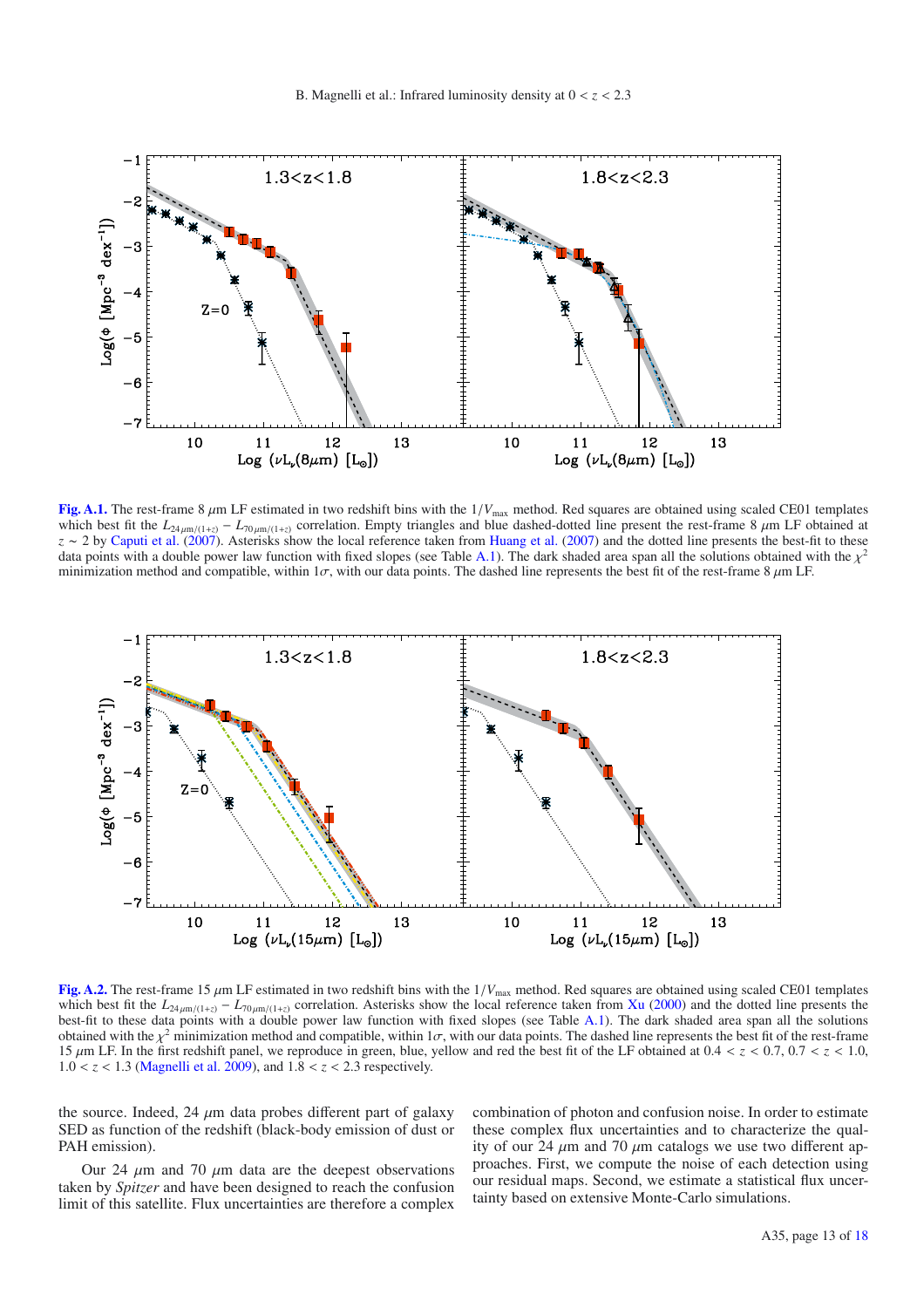

[Fig. A.3.](http://dexter.edpsciences.org/applet.php?DOI=10.1051/0004-6361/200913941&pdf_id=13) The rest-frame 25  $\mu$ m LF estimated in two redshift bins with the  $1/V_{\text{max}}$  method. Red squares are obtained using scaled CE01 templates which best fit the  $L_{24 \mu m/(1+z)} - L_{70 \mu m/(1+z)}$  correlation. Asterisks show the local reference taken from Shupe et al. (1998) and the dotted line presents the best-fit to these data points with a double power law function with fixed slopes (see Table A.1). The dark shaded area span all the solutions obtained with the  $\chi^2$  minimization method and compatible, within  $1\sigma$ , with our data points. The dashed line represents the best fit of the rest-frame  $25 \mu m$  LF.



**[Fig. A.4.](http://dexter.edpsciences.org/applet.php?DOI=10.1051/0004-6361/200913941&pdf_id=14)** The rest-frame 35 <sup>μ</sup>m LF estimated in two redshift bins with the 1/*V*max method. Red squares are obtained using scaled CE01 templates which best fit the  $L_{24\mu\text{m}/(1+z)} - L_{70\mu\text{m}/(1+z)}$  correlation. Asterisks show the local reference derived from Shupe et al. (1998) and the dotted line presents the best-fit to these data points with a double power law function with fixed slopes (see Table A.1). The dark shaded area span all the solutions obtained with the  $\chi^2$  minimization method and compatible, within  $1\sigma$ , with our data points. The dashed line represents the best fit of the rest-frame 35  $\mu$ m LF. In the first redshift panel, we reproduce in green, blue, yellow and red the best fit of the LF obtained at  $0.4 < z < 0.7$ ,  $0.7 < z < 1.0, 1.0 < z < 1.3$  (Magnelli et al. 2009), and  $1.8 < z < 2.3$  respectively.

Noises estimated on residual maps correspond to the pixel dispersion, around a given source, of the residual map convolved with the appropriate PSF. This method has the advantage of taking into account the rms of the map and the quality of our fitting procedure. These noise estimates are given in our released catalogs as  $\sigma^{\text{map}}$ . These estimates are almost equal to the rms of our maps, i.e.,  $\sigma^{\text{map}} \sim 3 \mu \text{Jy/beam}$  at 24  $\mu$ m in both GOODS-N and GOODS-S,  $0.3$  mJy/beam at  $70 \mu m$  in GOODS-N and in the deepest region of GOODS-S, and 0.45 mJy/beam at 70  $\mu$ m in the shallowest region of GOODS-S.

In order to estimate the effect of confusion noise we performed extensive Monte-Carlo simulations. We added artificial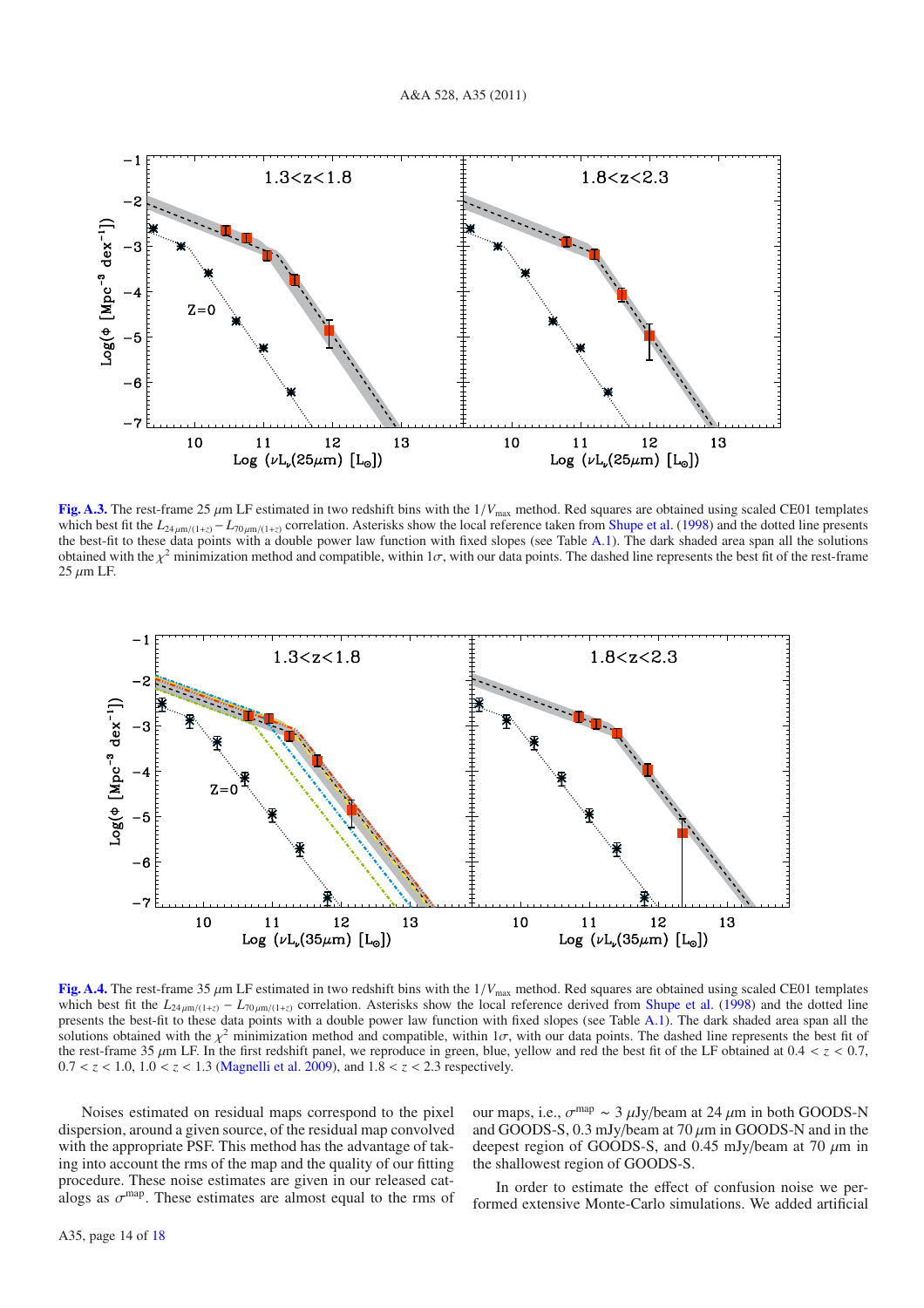| Redshift                   | Wavelength | $\alpha_1^a$ | $\alpha_2^a$ | $Log(L_{knee})$<br>$Log(L_{\odot})$ | $\text{Log}(\phi_{\text{knee}})$<br>$Log(Mpc^{-3} dex^{-1})$ |
|----------------------------|------------|--------------|--------------|-------------------------------------|--------------------------------------------------------------|
| $z \sim 0$                 | $8 \mu m$  | $-0.8$       | $-3.2$       | $10.29 \pm 0.01$                    | $-2.92 \pm 0.01$                                             |
| 1.3 < z < 1.8              | $8 \mu m$  | $-0.8$       | $-3.2$       | $11.33 \pm 0.07$                    | $-3.35 \pm 0.09$                                             |
| 1.8 < z < 2.3              | $8 \mu m$  | $-0.8$       | $-3.2$       | $11.41 \pm 0.06$                    | $-3.63 \pm 0.09$                                             |
| $z \sim 0$                 | $15 \mu m$ | $-0.57$      | $-2.27$      | $9.56 \pm 0.04$                     | $-2.73 \pm 0.07$                                             |
| 0.4 < z < 0.7 <sup>b</sup> | $15 \mu m$ | $-0.57$      | $-2.27$      | $10.22 \pm 0.03$                    | $-2.63 \pm 0.05$                                             |
| $0.7 < z < 1.0^b$          | $15 \mu m$ | $-0.57$      | $-2.27$      | $10.57 \pm 0.04$                    | $-2.86 \pm 0.04$                                             |
| $1.0 < z < 1.3^b$          | $15 \mu m$ | $-0.57$      | $-2.27$      | $10.79 \pm 0.05$                    | $-2.93 \pm 0.06$                                             |
| 1.3 < z < 1.8              | $15 \mu m$ | $-0.57$      | $-2.27$      | $10.85 \pm 0.06$                    | $-3.02 \pm 0.08$                                             |
| 1.8 < z < 2.3              | $15 \mu m$ | $-0.57$      | $-2.27$      | $10.99 \pm 0.08$                    | $-3.17 \pm 0.11$                                             |
| $z \sim 0$                 | $25 \mu m$ | $-0.6$       | $-2.2$       | $9.91 \pm 0.01$                     | $-3.04 \pm 0.02$                                             |
| 1.3 < z < 1.8              | $25 \mu m$ | $-0.6$       | $-2.2$       | $11.12 \pm 0.11$                    | $-3.12 \pm 0.13$                                             |
| 1.8 < z < 2.3              | $25 \mu m$ | $-0.6$       | $-2.2$       | $11.18 \pm 0.07$                    | $-3.14 \pm 0.11$                                             |
|                            |            |              |              |                                     |                                                              |
| $z \sim 0$                 | $35 \mu m$ | $-0.55$      | $-1.95$      | $9.85 \pm 0.07$                     | $-2.83 \pm 0.10$                                             |
| 0.4 < z < 0.7 <sup>b</sup> | $35 \mu m$ | $-0.55$      | $-1.95$      | $10.73 \pm 0.04$                    | $-2.98 \pm 0.05$                                             |
| $0.7 < z < 1.0^b$          | $35 \mu m$ | $-0.55$      | $-1.95$      | $10.82 \pm 0.04$                    | $-2.73 \pm 0.06$                                             |
| $1.0 < z < 1.3^b$          | $35 \mu m$ | $-0.55$      | $-1.95$      | $11.20 \pm 0.04$                    | $-2.98 \pm 0.05$                                             |
| 1.3 < z < 1.8              | $35 \mu m$ | $-0.55$      | $-1.95$      | $11.26 \pm 0.11$                    | $-3.12 \pm 0.12$                                             |
| 1.8 < z < 2.3              | $35 \mu m$ | $-0.55$      | $-1.95$      | $11.34 \pm 0.07$                    | $-3.10 \pm 0.09$                                             |
|                            |            |              |              |                                     |                                                              |

**Table A.1.** Parameter values of the rest-frame  $8 \mu m$ ,  $15 \mu m$ ,  $25 \mu m$  and  $35 \mu m$  LF.

Notes. <sup>(a)</sup> Fixed slopes. <sup>(b)</sup> These parameter values are taken from Magnelli et al. (2009).

**Table A.2.** The rest-frame 8  $\mu$ m LF derived from the  $1/V_{\text{max}}$  analysis.

| 1.3 < z < 1.8                                                                        |                                         | 1.8 < z < 2.3                                                                                    |                                                   |
|--------------------------------------------------------------------------------------|-----------------------------------------|--------------------------------------------------------------------------------------------------|---------------------------------------------------|
| $\log(L_{8\mu m}^{\text{low}}) - \log(L_{8\mu m}^{\text{high}})$<br>$log(L_{\odot})$ | $\log(\phi)$<br>$log(Mpc^{-3}dex^{-1})$ | $\log(L_{8\mu\text{m}}^{\text{low}}) - \log(L_{8\mu\text{m}}^{\text{high}})$<br>$log(L_{\odot})$ | $log(\phi)$<br>$log(Mpc^{-3}$ dex <sup>-1</sup> ) |
| $10.4 - 10.6$                                                                        | $-2.68^{+0.10}_{-0.10}$                 | $10.6 - 10.8$                                                                                    | $-3.14_{-0.11}^{+0.11}$                           |
| $10.6 - 10.8$                                                                        | $-2.85^{+0.10}_{-0.10}$                 | $10.8 - 11.1$                                                                                    | $-3.16_{-0.11}^{+0.11}$                           |
| $10.8 - 11.0$                                                                        | $-2.94^{+0.10}_{-0.11}$                 | $11.1 - 11.4$                                                                                    | $-3.47^{+0.11}_{-0.12}$                           |
| $11.0 - 11.2$                                                                        | $-3.12_{-0.11}^{+0.11}$                 | $11.4 - 11.7$                                                                                    | $-3.96^{+0.14}_{-0.16}$                           |
| $11.2 - 11.6$                                                                        | $-3.59_{-0.12}^{+0.11}$                 | $11.7 - 12.0$                                                                                    | $-5.14_{-5.14}^{+0.31}$                           |
| $11.6 - 12.0$                                                                        | $-4.63_{-0.31}^{+0.20}$                 | .                                                                                                |                                                   |
| $12.0 - 12.4$                                                                        | $-5.23_{-5.23}^{+0.31}$                 | .                                                                                                |                                                   |
|                                                                                      |                                         |                                                                                                  |                                                   |

sources in the 24  $\mu$ m and 70  $\mu$ m images with a flux distribution matching approximately the measured number counts (see Frayer et al. 2006b; Papovich et al. 2004). To preserve the original statistics of the image (especially the crowding properties) the numbers of artificial objects added in the image was kept small (we only added 40 sources into the 24  $\mu$ m images and 4 sources into 70  $\mu$ m images). We then performed our source extraction method and compared the resulting photometry to the input values. To increase the statistic, we used repeatedly the same procedure with different positions in the same field. For each field we introduced a total of 20 000 artificial objects. Results of these Monte-Carlo simulations are shown in Fig. 1 of Magnelli et al. (2009) and are summarized hereafter. From these Monte-Carlo simulations we derive three important quantities: the photometric accuracy, the completeness and the contamination of our catalogs as function of flux density. Completeness is define as the fraction of simulated sources extracted with a flux accuracy better than 50%. The contamination is defined as the fraction of simulated sources introduced with  $S < 2\sigma^{\text{map}}$  which are extracted with  $S > 3\sigma^{\text{map}}$ .

Using these Monte-Carlo simulations, we find that in both GOODS fields our 24  $\mu$ m catalogs are 80% complete at ~30  $\mu$ Jy. At this flux density, the flux accuracy is better that 20% and the contamination is <sup>∼</sup>10%. The flux accuracy of our source extraction reaches 33% around 20  $\mu$ Jy. This limit could be defined as the "real"  $3\sigma$ <sup>simu</sup> limit of our data because this estimate take into account confusion noise. At 20  $\mu$ Jy, the completeness of our catalog is <sup>∼</sup>40% and the contamination is <sup>∼</sup>15%.

For our deep 70 μm data in GOODS-N and -S, Monte-Carlo simulations show that our catalogs are 80% complete at 2.5 mJy. The 33% flux accuracy is reached at 2 mJy with a completeness of <sup>∼</sup>50% and a contamination of <sup>∼</sup>15%. For the shallow  $70 \mu$ m data of GOODS-S, the 80% completeness limit is reached at 3 mJy, and the 33% flux accuracy is reached at 2.5 mJy. At at 3 mJy, and the 33% flux accuracy is reached at 2.5 mJy. At  $2.5$  mJy the completeness is 45% and the contamination is  $15\%$ 2.5 mJy, the completeness is  $45\%$  and the contamination is  $15\%$ .

Flux uncertainties derived using our Monte-Carlo simulations are denoted by  $\sigma^{\text{simu}}$ . These flux uncertainties present the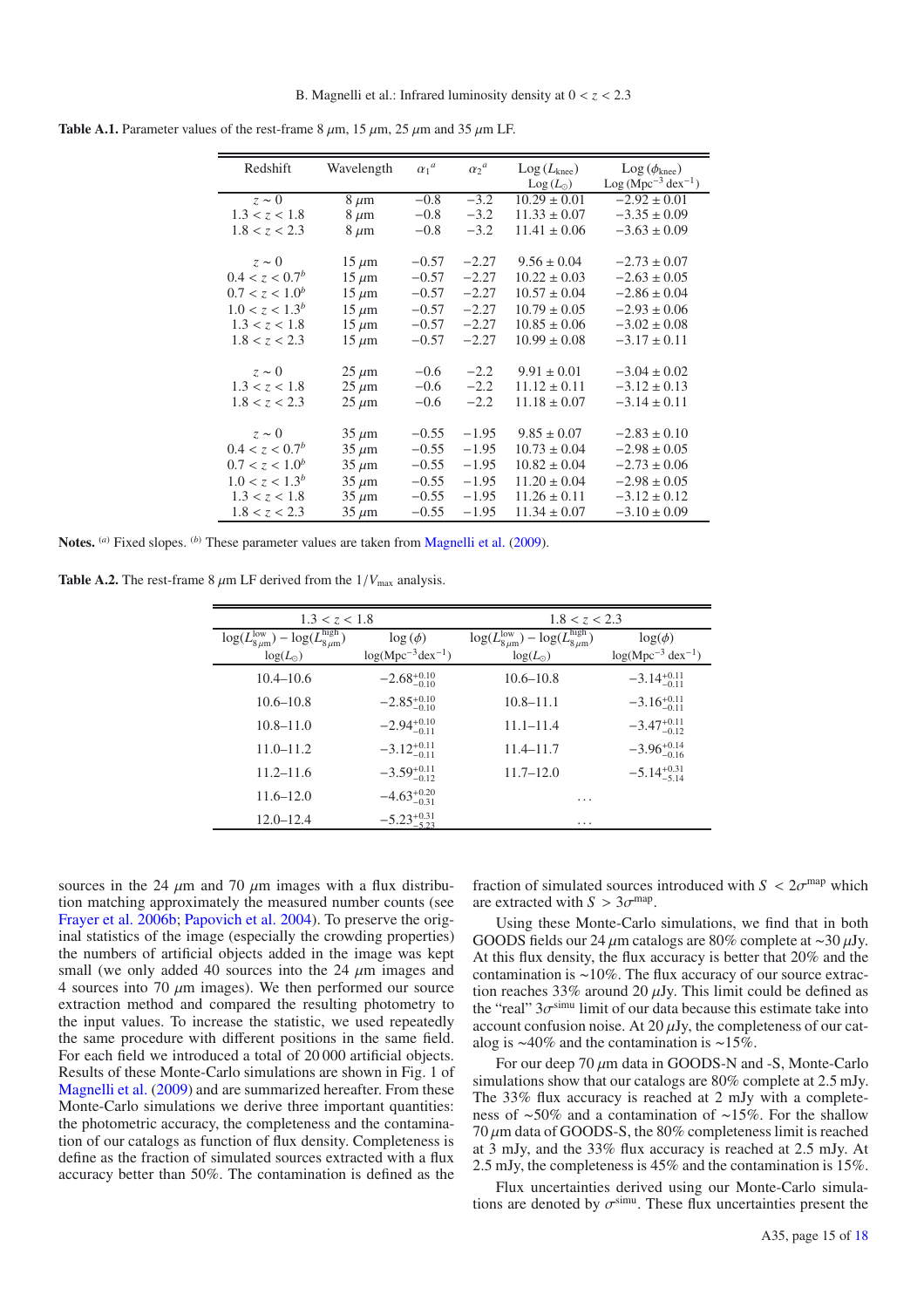| 1.3 < z < 1.8                                                                      |                                    | 1.8 < z < 2.3                                                                      |                                    |  |  |  |
|------------------------------------------------------------------------------------|------------------------------------|------------------------------------------------------------------------------------|------------------------------------|--|--|--|
| $\log(L_{15\,\mu\text{m}}^{\text{low}}) - \log(L_{15\,\mu\text{m}}^{\text{high}})$ | $log(\phi)$                        | $\log(L_{15\,\mu\text{m}}^{\text{low}}) - \log(L_{15\,\mu\text{m}}^{\text{high}})$ | $log(\phi)$                        |  |  |  |
| $log(L_{\odot})$                                                                   | $log(Mpc^{-3}$ dex <sup>-1</sup> ) | $log(L_{\odot})$                                                                   | $log(Mpc^{-3}$ dex <sup>-1</sup> ) |  |  |  |
| $10.1 - 10.3$                                                                      | $-2.54_{-0.11}^{+0.10}$            | $10.4 - 10.6$                                                                      | $-2.77^{+0.11}_{-0.11}$            |  |  |  |
| $10.3 - 10.6$                                                                      | $-2.79^{+0.10}_{-0.10}$            | $10.6 - 10.9$                                                                      | $-3.05_{-0.11}^{+0.10}$            |  |  |  |
| $10.6 - 10.9$                                                                      | $-3.01_{-0.10}^{+0.10}$            | $10.9 - 11.2$                                                                      | $-3.37^{+0.11}_{-0.11}$            |  |  |  |
| $10.9 - 11.2$                                                                      | $-3.45^{+0.11}_{-0.12}$            | $11.2 - 11.6$                                                                      | $-4.01_{-0.15}^{+0.13}$            |  |  |  |
| $11.2 - 11.7$                                                                      | $-4.32_{-0.19}^{+0.15}$            | $11.6 - 12.1$                                                                      | $-5.06_{-0.54}^{+0.25}$            |  |  |  |
| $11.7 - 12.2$                                                                      | $-5.02_{-0.54}^{+0.25}$            | $\cdots$                                                                           |                                    |  |  |  |

**Table A.3.** The rest-frame 15  $\mu$ m LF derived from the  $1/V_{\text{max}}$  analysis.

**Table A.4.** The rest-frame 25  $\mu$ m LF derived from the  $1/V_{\text{max}}$  analysis.

| 1.3 < z < 1.8                                                                    |                                    | 1.8 < z < 2.3                                                                                     |                          |  |  |  |
|----------------------------------------------------------------------------------|------------------------------------|---------------------------------------------------------------------------------------------------|--------------------------|--|--|--|
| $\log(L_{25\,\mu\text{m}}^{\text{low}})-\log(L_{25\,\mu\text{m}}^{\text{high}})$ | $\log(\phi)$                       | $-\log(\overline{L_{25\,\mu\text{m}}^{\text{high}}})$<br>$\log(L_{25\,\mu\text{m}}^{\text{low}})$ | $log(\phi)$              |  |  |  |
| $log(L_{\odot})$                                                                 | $log(Mpc^{-3}$ dex <sup>-1</sup> ) | $log(L_{\odot})$                                                                                  | $log(Mpc^{-3} dex^{-1})$ |  |  |  |
| $10.3 - 10.6$                                                                    | $-2.65^{+0.10}_{-0.10}$            | $10.6 - 11.0$                                                                                     | $-2.90^{+0.10}_{-0.10}$  |  |  |  |
| $10.6 - 10.9$                                                                    | $-2.82_{-0.10}^{+0.10}$            | $11.0 - 11.4$                                                                                     | $-3.17^{+0.10}_{-0.10}$  |  |  |  |
| $10.9 - 11.2$                                                                    | $-3.21_{-0.11}^{+0.11}$            | $11.4 - 11.8$                                                                                     | $-4.06_{-0.16}^{+0.13}$  |  |  |  |
| $11.2 - 11.7$                                                                    | $-3.74^{+0.11}_{-0.12}$            | $11.8 - 12.2$                                                                                     | $-4.97_{-0.54}^{+0.25}$  |  |  |  |
| $11.7 - 12.2$                                                                    | $-4.85_{-0.38}^{+0.22}$            | $\cdots$                                                                                          |                          |  |  |  |
|                                                                                  |                                    |                                                                                                   |                          |  |  |  |

**Table A.5.** The rest-frame 35  $\mu$ m LF derived from the  $1/V_{\text{max}}$  analysis.

| 1.3 < z < 1.8                                                                    |                                    | 1.8 < z < 2.3                                                                      |                          |  |  |  |
|----------------------------------------------------------------------------------|------------------------------------|------------------------------------------------------------------------------------|--------------------------|--|--|--|
| $\log(L_{35\,\mu\text{m}}^{\text{low}})-\log(L_{35\,\mu\text{m}}^{\text{high}})$ | $\log(\phi)$                       | $\log(L_{35\,\mu\text{m}}^{\text{low}}) - \log(L_{35\,\mu\text{m}}^{\text{high}})$ | $\log(\phi)$             |  |  |  |
| $log(L_{\odot})$                                                                 | $log(Mpc^{-3}$ dex <sup>-1</sup> ) | $log(L_{\odot})$                                                                   | $log(Mpc^{-3} dex^{-1})$ |  |  |  |
| $10.5 - 10.8$                                                                    | $-2.78_{-0.10}^{+0.10}$            | $10.7 - 11.0$                                                                      | $-2.80^{+0.11}_{-0.11}$  |  |  |  |
| $10.8 - 11.1$                                                                    | $-2.83^{+0.10}_{-0.10}$            | $11.0 - 11.2$                                                                      | $-2.95_{-0.11}^{+0.11}$  |  |  |  |
| $11.1 - 11.4$                                                                    | $-3.22^{+0.11}_{-0.11}$            | $11.2 - 11.6$                                                                      | $-3.16^{+0.10}_{-0.10}$  |  |  |  |
| $11.4 - 11.9$                                                                    | $-3.76^{+0.12}_{-0.12}$            | $11.6 - 12.1$                                                                      | $-3.96^{+0.12}_{-0.13}$  |  |  |  |
| $11.9 - 12.4$                                                                    | $-4.85_{-0.38}^{+0.22}$            | $12.1 - 12.6$                                                                      | $-5.36^{+0.31}_{-5.36}$  |  |  |  |
|                                                                                  |                                    |                                                                                    |                          |  |  |  |

**Table A.6.** The infrared LF derived from the  $1/V_{\text{max}}$  analysis using  $L_{\text{IR}}^{\text{fit}}$ .

| 1.3 < z < 1.8                                                                                          |                                                    | 1.8 < z < 2.3                                                                               |                                                   |
|--------------------------------------------------------------------------------------------------------|----------------------------------------------------|---------------------------------------------------------------------------------------------|---------------------------------------------------|
| $\log(L_{\text{IR}}^{\text{low}}) - \log(\overline{L_{\text{IR}}^{\text{high}}})$<br>$\log(L_{\odot})$ | $\log(\phi)$<br>$log(Mpc^{-3}$ dex <sup>-1</sup> ) | $\log(L_{\text{IR}}^{\text{low}}) - \log(L_{\text{IR}}^{\text{high}})$<br>$\log(L_{\odot})$ | $log(\phi)$<br>$log(Mpc^{-3}$ dex <sup>-1</sup> ) |
| $10.8 - 11.2$                                                                                          | $-2.38_{-0.25}^{+0.25}$                            | $11.25 - 11.55$                                                                             | $-2.72_{-0.25}^{+0.25}$                           |
| $11.2 - 11.6$                                                                                          | $-2.78^{+0.25}_{-0.25}$                            | 11.55–11.85                                                                                 | $-3.05^{+0.25}_{-0.25}$                           |
| $11.6 - 12.0$                                                                                          | $-3.15^{+0.25}_{-0.25}$                            | 11.85–12.15                                                                                 | $-3.29^{+0.25}_{-0.25}$                           |
| $12.0 - 12.4$                                                                                          | $-3.69^{+0.26}_{-0.26}$                            | $12.15 - 12.45$                                                                             | $-3.88^{+0.26}_{-0.27}$                           |
| $12.4 - 12.8$                                                                                          | $-4.75_{-0.45}^{+0.31}$                            | 12.45 - 12.75                                                                               | $-4.84_{-0.58}^{+0.34}$                           |
| .                                                                                                      |                                                    | 12.75–13.05                                                                                 | $-5.14_{-5.14}^{+0.39}$                           |

advantage of accounting for nearly all sources of noise, which explains why they are almost always larger than noise estimates based on residual maps (i.e.,  $\sigma^{\text{map}}$ ). However, this noise esti-<br>mate is computed independently of the actual position of the mate is computed independently of the actual position of the individual sources, it is statistical. In some cases, local effects can dominate the noise as it is the case when two sources are blended. This local effect, together with the background fluctuation due to the photometric confusion noise (i.e. the noise due to sources fainter that the detection limit that were not subtracted from the image to produce the residual image), is better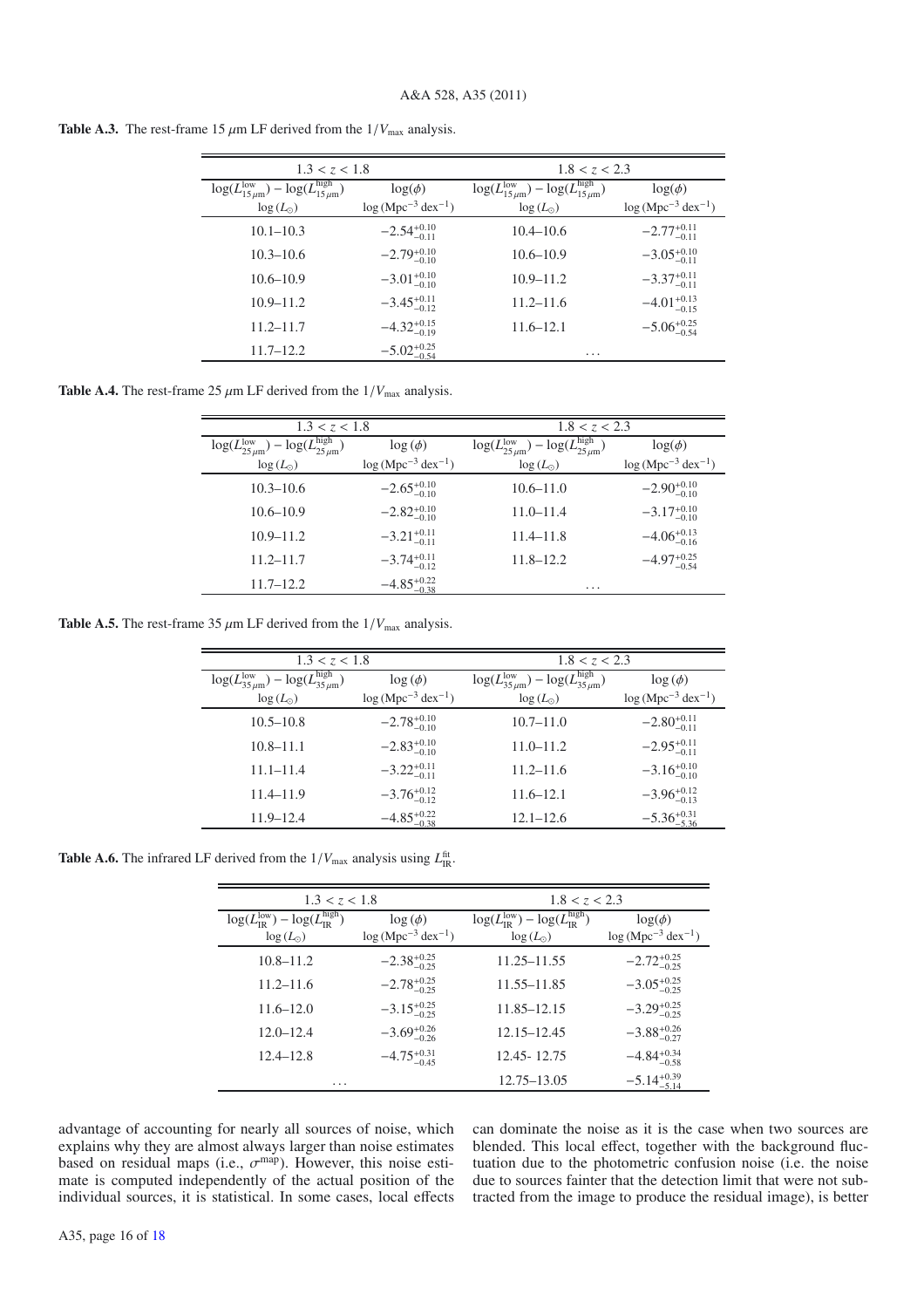**Table A.7.** The infrared LF derived from the  $1/V_{\text{max}}$  analysis using  $L_{\text{IR}}^{70}$ .

| 1.3 < z < 1.8                                                                                          |                                          | 1.8 < z < 2.3                                                                                         |                                                    |  |  |  |
|--------------------------------------------------------------------------------------------------------|------------------------------------------|-------------------------------------------------------------------------------------------------------|----------------------------------------------------|--|--|--|
| $\log(L_{\text{IR}}^{\text{low}}) - \log(\overline{L_{\text{IP}}^{\text{high}}})$<br>$\log(L_{\odot})$ | $\log(\phi)$<br>$log(Mpc^{-3} dex^{-1})$ | $\log(L_{\text{IR}}^{\text{low}}) - \log(\overline{L_{\text{IR}}^{\text{high}}})$<br>$log(L_{\odot})$ | $\log(\phi)$<br>$log(Mpc^{-3}$ dex <sup>-1</sup> ) |  |  |  |
| $10.8 - 11.4$                                                                                          | $-2.58^{+0.25}_{-0.25}$                  | 11.15–11.45                                                                                           | $-2.74^{+0.25}_{-0.25}$                            |  |  |  |
| $11.4 - 12.0$                                                                                          | $-3.11_{-0.25}^{+0.25}$                  | 11.45–11.75                                                                                           | $-3.19_{-0.25}^{+0.25}$                            |  |  |  |
| $12.0 - 12.6$                                                                                          | $-3.91^{+0.26}_{-0.26}$                  | 11.75–12.05                                                                                           | $-3.11_{-0.25}^{+0.25}$                            |  |  |  |
| $12.6 - 13.2$                                                                                          | $-5.40^{+0.39}_{-5.40}$                  | $12.05 - 12.35$                                                                                       | $-3.76^{+0.26}_{-0.26}$                            |  |  |  |
| $\cdots$                                                                                               |                                          | 12.35–12.65                                                                                           | $-4.84_{-0.58}^{+0.34}$                            |  |  |  |

**Table B.1.** MIPS sources in GOODS-N with  $S_{24 \mu m}/\sigma_{24 \mu m}^{sim} > 5$ .

| Name                     | <b>IRAC</b> position                            | $F_{24 \mu m}$ | Map<br>$\sigma_{24 \mu m}$ | $\sigma_{24~\mu \rm m}^{\rm Simu}$ | $\text{Cov}_{24 \mu m}$ | $F_{70~\mu\text{m}}$ | Map<br>$\sigma_{70~\mu\text{m}}$ | $\sigma_{70 \mu m}^{\text{Simu}}$ | $\rm Cov_{70~\mu m}$ |
|--------------------------|-------------------------------------------------|----------------|----------------------------|------------------------------------|-------------------------|----------------------|----------------------------------|-----------------------------------|----------------------|
|                          | $\delta_{\rm J2000}$<br>$\alpha_{\text{I}2000}$ | $\mu$ Jy       | $\mu$ Jy                   | $\mu$ Jy                           | S                       | mJy                  | mJy                              | mJy                               | S                    |
| MIPSJ123539.5+621129.0   | $12:35:39.48 + 62:11:29.02$                     | 42.6           | 5.6                        | 6.7                                | 10873                   | 2.9                  | $\cdot$ $\cdot$ $\cdot$          | $\cdot$ $\cdot$ $\cdot$           | 5601                 |
| MIPSJ123539.5+621243.8   | $12:35:39.54 + 62:12:43.78$                     | 54.0           | 4.6                        | 6.7                                | 10239                   | 22.2                 | $\cdot$ $\cdot$ $\cdot$          | $\cdot$ $\cdot$ $\cdot$           | 4747                 |
| MIPSJ123539.9+621324.8   | $12:35:39.94 + 62:13:24.79$                     | 52.2           | 4.2                        | 6.7                                | 9512                    | 2.4                  | $\cdot$ $\cdot$ $\cdot$          | $\cdot$ $\cdot$ $\cdot$           | 3728                 |
| MIPSJ123540.2+621224.2   | $12:35:40.17 + 62:12:24.16$                     | 107.1          | 7.2                        | 8.2                                | 11518                   | <3.5                 | $\cdot$ $\cdot$ $\cdot$          | $\cdot$ $\cdot$ $\cdot$           | 5453                 |
| MIPSJ123540.7+621218.9   | $12:35:40.70 + 62:12:18.93$                     | 107.1          | 5.8                        | 8.2                                | 11934                   | <3.5                 | $\cdot$ $\cdot$ $\cdot$          | $\cdots$                          | 5711                 |
| MIPSJ123541.0+621136.1   | $12:35:41.00 + 62:11:36.13$                     | 139.8          | 4.1                        | 8.3                                | 12437                   | <4.6                 | $\cdot$ $\cdot$ $\cdot$          | $\cdot$ $\cdot$ $\cdot$           | 6409                 |
| MIPS I 123541 4+621217.4 | $12:35:41.39 + 62:12:17.37$                     | 419.5          | 5.2                        | 11.7                               | 12395                   | 2.6                  | 0.3                              | 0.6                               | 6102                 |
| MIPS I123541.4+621316.5  | $12:35:41.41 + 62:13:16.51$                     | 41.3           | 4.1                        | 6.6                                | 12733                   | < 1.6                | $\cdot$                          | $\cdot$ $\cdot$ $\cdot$           | 4483                 |
| MIPSJ123541.6+621151.0   | $12:35:41.60 + 62:11:51.01$                     | 44.7           | 3.5                        | 6.7                                | 12662                   | <4.2                 | $\cdot$ $\cdot$ $\cdot$          | $\cdot$ $\cdot$ $\cdot$           | 6771                 |
| MIPSJ123541.7+621223.5   | $12:35:41.73 + 62:12:23.54$                     | 64.0           | 5.2                        | 7.0                                | 12853                   | < 2.4                | $\cdots$                         | $\cdots$                          | 6014                 |
|                          |                                                 |                |                            |                                    |                         |                      |                                  |                                   |                      |

Notes. The second and third columns list the prior position from IRAC. Fourth column lists the  $24 \mu m$  flux density. Fifth and sixth columns give the 24  $\mu$ m flux uncertainty derived from the residual map and from our Monte-Carlo simulations respectively (see text for detail). Seventh column indicates the integration time on the source. Columns 8 to 11 repeat Cols. 4–7 for 70  $\mu$ m.

**Table B.2.** MIPS sources in GOODS-N with  $3 < S_{24 \mu m}/\sigma_{24 \mu m}^{sim} < 5$ .

| Name                   | <b>IRAC</b> position                            | $F_{24~\mu m}$ | Map<br>$\sigma_{24 \mu m}$ | $\sigma_{24 \mu m}^{\text{Simu}}$ | $\text{Cov}_{24 \mu m}$ | $F_{70~\mu m}$ | Map<br>$\sigma$<br>$70 \mu m$ | $\sigma_{70 \mu m}^{\text{Simu}}$ | $\rm Cov_{70~\mu m}$ |
|------------------------|-------------------------------------------------|----------------|----------------------------|-----------------------------------|-------------------------|----------------|-------------------------------|-----------------------------------|----------------------|
|                        | $\delta_{\rm J2000}$<br>$\alpha_{\text{I}2000}$ | $\mu$ Jy       | μJy                        | μJy                               | S                       | mJy            | mJy                           | mJy                               | S                    |
| MIPSJ123540.2+621108.2 | $12:35:40.23 + 62:11:08.16$                     | 23.8           | 4.2                        | 6.8                               | 11885                   | <2.0           | $\cdot$ $\cdot$ $\cdot$       | $\cdot$ $\cdot$ $\cdot$           | 5370                 |
| MIPSJ123541.3+621047.2 | $12:35:41.29 + 62:10:47.22$                     | 23.5           | 3.7                        | 6.8                               | 11294                   | < 3.4          | $\cdot$ $\cdot$ $\cdot$       | $\cdot$ $\cdot$ $\cdot$           | 5363                 |
| MIPSJ123543.8+621218.8 | $12:35:43.77 + 62:12:18.82$                     | 23.5           | 3.5                        | 6.8                               | 15118                   | 2.4            | $\cdot$ $\cdot$ $\cdot$       | $\cdot$ $\cdot$ $\cdot$           | 7117                 |
| MIPSJ123544.7+621246.8 | $12:35:44.69 + 62:12:46.78$                     | 20.5           | 5.7                        | 6.7                               | 19859                   | < 1.3          | $\cdot$ $\cdot$ $\cdot$       | $\cdot$ $\cdot$ $\cdot$           | 6439                 |
| MIPSJ123545.2+621151.9 | $12:35:45.18 + 62:11:51.91$                     | 23.3           | 5.4                        | 6.8                               | 15912                   | <3.0           | $\cdot$ $\cdot$ $\cdot$       | $\cdot$ $\cdot$ $\cdot$           | 7764                 |
| MIPSJ123545.3+621134.0 | $12:35:45.30 + 62:11:33.97$                     | 20.5           | 4.5                        | 6.7                               | 16640                   | <4.6           | $\cdot$ $\cdot$ $\cdot$       | $\cdot$ $\cdot$ $\cdot$           | 7482                 |
| MIPSJ123545.4+621306.4 | $12:35:45.44 + 62:13:06.39$                     | 31.6           | 3.7                        | 6.6                               | 18447                   | <1.5           | $\cdots$                      | $\cdot$ $\cdot$ $\cdot$           | 6228                 |
| MIPSJ123545.6+621034.7 | $12:35:45.63 + 62:10:34.68$                     | 29.3           | 7.1                        | 6.6                               | 13190                   | < 3.1          | $\cdot$ $\cdot$ $\cdot$       | $\cdot$ $\cdot$ $\cdot$           | 6388                 |
| MIPSJ123547.6+621147.2 | $12:35:47.59 + 62:11:47.18$                     | 31.2           | 7.2                        | 6.7                               | 18975                   | <3.5           | $\cdot$ $\cdot$ $\cdot$       | $\cdot$ $\cdot$ $\cdot$           | 8395                 |
| MIPSJ123550.3+621423.6 | $12:35:50.33 +62:14:23.64$                      | 21.7           | 4.2                        | 6.8                               | 13135                   | < 3.8          | $\cdot$ $\cdot$ $\cdot$       | $\cdots$                          | 4727                 |
|                        |                                                 |                |                            |                                   |                         |                |                               |                                   |                      |

**Notes.** Columns are the same as in Table B.1.

**Table B.3.** MIPS sources in GOODS-S with  $S_{24 \mu m}/\sigma_{24 \mu m}^{sim} > 5$ .

| Name                    | <b>IRAC</b> position                               | $F_{24 \mu m}$ | Map<br>$\sigma_{24 \mu m}$ | $\sigma_{24 \mu m}^{\text{Simu}}$ | $\text{Cov}_{24 \mu m}$ | $F_{70~\mu m}$ | Map<br>$\sigma_{70 \mu m}$ | $\sigma_{70 \mu m}^{\text{Simu}}$ | $\text{Cov}_{70 \ \mu \text{m}}$ |
|-------------------------|----------------------------------------------------|----------------|----------------------------|-----------------------------------|-------------------------|----------------|----------------------------|-----------------------------------|----------------------------------|
|                         | $\delta_{\text{J2000}}$<br>$\alpha_{\text{J}2000}$ | $\mu$ Jy       | $\mu$ Jy                   | $\mu$ Jy                          | s                       | mJy            | mJy                        | mJy                               | S                                |
| MIPSJ033201.1-274331.1  | $03:32:01.11 - 27:43:31.07$                        | 232.2          | 3.7                        | 8.7                               | 17558                   | < 2.2          | $\cdot$ $\cdot$ $\cdot$    | $\cdot$ $\cdot$ $\cdot$           | 7946                             |
| MIPSJ033201.2-274636.0  | $03:32:01.15 - 27:46:35.98$                        | 200.7          | 6.2                        | 8.1                               | 10241                   | ${<}1.7$       | $\cdot$ $\cdot$ $\cdot$    | $\cdot$ $\cdot$ $\cdot$           | 8105                             |
| MIPSJ033201.2-274134.6  | $03:32:01.24 - 27:41:34.57$                        | 186.0          | 5.8                        | 7.7                               | 12533                   | 2.3            | $\cdot$ $\cdot$ $\cdot$    | $\cdot$ $\cdot$ $\cdot$           | 6676                             |
| MIPSJ033201.3-274553.8  | $03:32:01.26 - 27:45:53.75$                        | 72.3           | 4.4                        | 7.4                               | 12171                   | 2.2            | $\cdot$ $\cdot$ $\cdot$    | $\cdot$ $\cdot$ $\cdot$           | 8099                             |
| MIPS I033201.4-274646.5 | $03:32:01.40 - 27:46:46.54$                        | 167.3          | 8.0                        | 7.9                               | 10220                   | 1.4            | $\cdot$ $\cdot$ $\cdot$    | $\cdot$ $\cdot$ $\cdot$           | 8200                             |
| MIPS I033201.5-274138.7 | $03:32:01.46 - 27:41:38.71$                        | 208.1          | 6.0                        | 8.2                               | 12573                   | 2.8            | 0.2                        | 0.8                               | 6689                             |
| MIPS I033201.5-274229.8 | $03:32:01.48 - 27:42:29.80$                        | 95.7           | 4.5                        | 8.1                               | 20170                   | < 5.5          | $\cdot$ $\cdot$ $\cdot$    | $\cdot$                           | 7206                             |
| MIPSJ033201.5-274402.5  | $03:32:01.51 - 27:44:02.45$                        | 57.1           | 4.3                        | 6.7                               | 17091                   | 2.3            | $\cdot$ $\cdot$ $\cdot$    | $\cdot$ $\cdot$ $\cdot$           | 8299                             |
| MIPSJ033201.6-274326.9  | $03:32:01.61 - 27:43:26.93$                        | 55.4           | 2.8                        | 6.8                               | 19023                   | < 1.8          | $\cdot$ $\cdot$ $\cdot$    | $\cdot$ $\cdot$ $\cdot$           | 7935                             |
| MIPSJ033201.7-274349.4  | $03:32:01.66 - 27:43:49.37$                        | 51.0           | 4.1                        | 6.7                               | 18518                   | ${<}1.8$       | $\cdots$                   | $\cdots$                          | 8249                             |
|                         |                                                    |                |                            |                                   |                         |                |                            |                                   |                                  |

**Notes.** Columns are the same as in Table B.1.